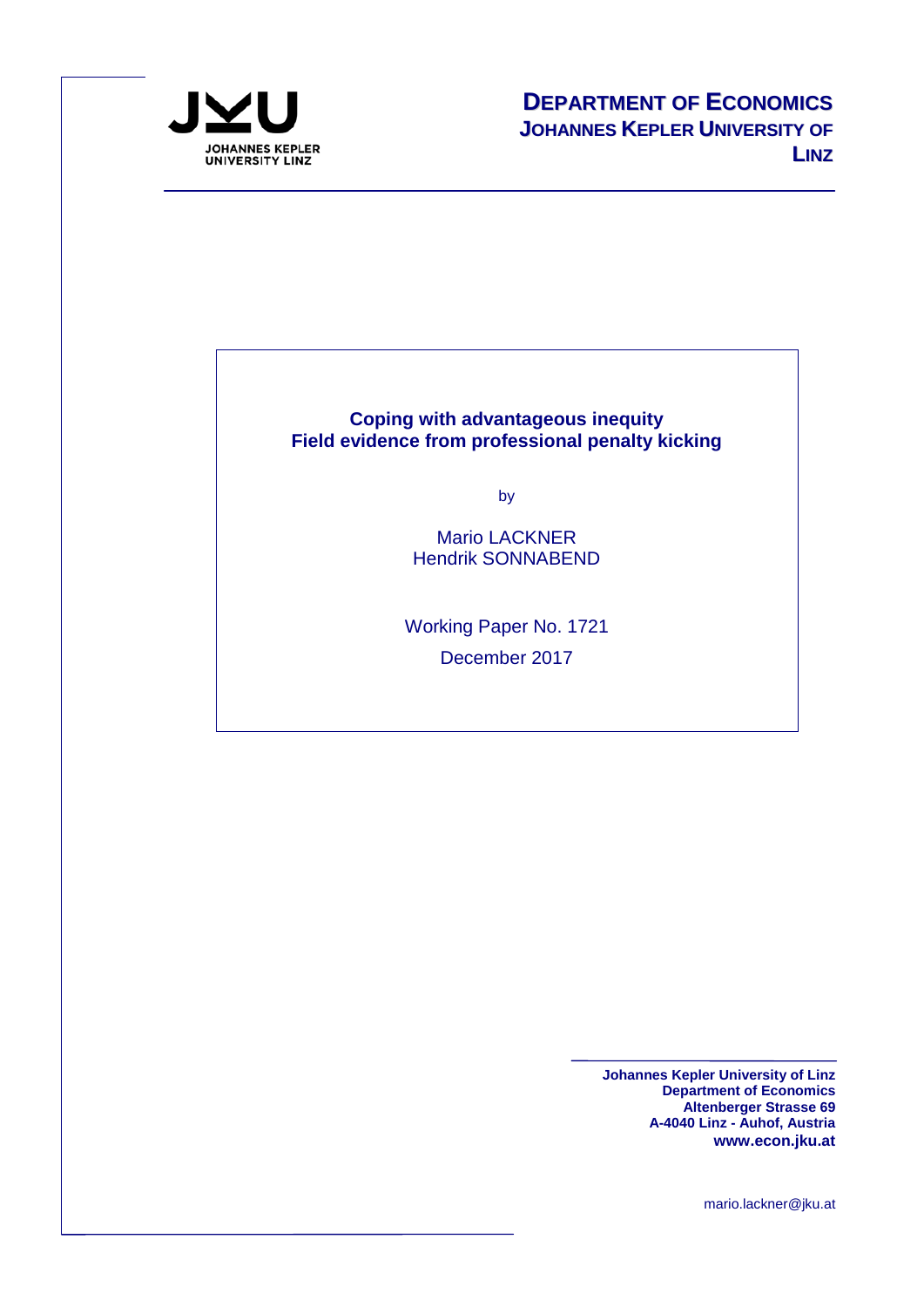# Coping with advantageous inequity – Field evidence from professional penalty kicking<sup>∗</sup>

Mario Lackner† Hendrik Sonnabend‡

December 4, 2017

This contribution examines the effect of advantageous inequity on performance using data from top-level penalty kicking in soccer. Results indicate that, on average, professionals do not perform worse when they experience unfair advantages. However, we find a negative effect of advantageous inequity in situations where success is less important.

JEL-Code: C93, D91, Z29

Keywords: advantageous inequity; guilt; self-serving bias; fairness; performance

<sup>∗</sup>We would like to thank Thomas Dohmen and Sascha Serwe for helpful comments.

<sup>†</sup>Mario.Lackner@jku.at, Johannes Kepler University Linz (JKU), Department of Economics ‡Hendrik.Sonnabend@fernuni-hagen.de, University of Hagen, Department of Economics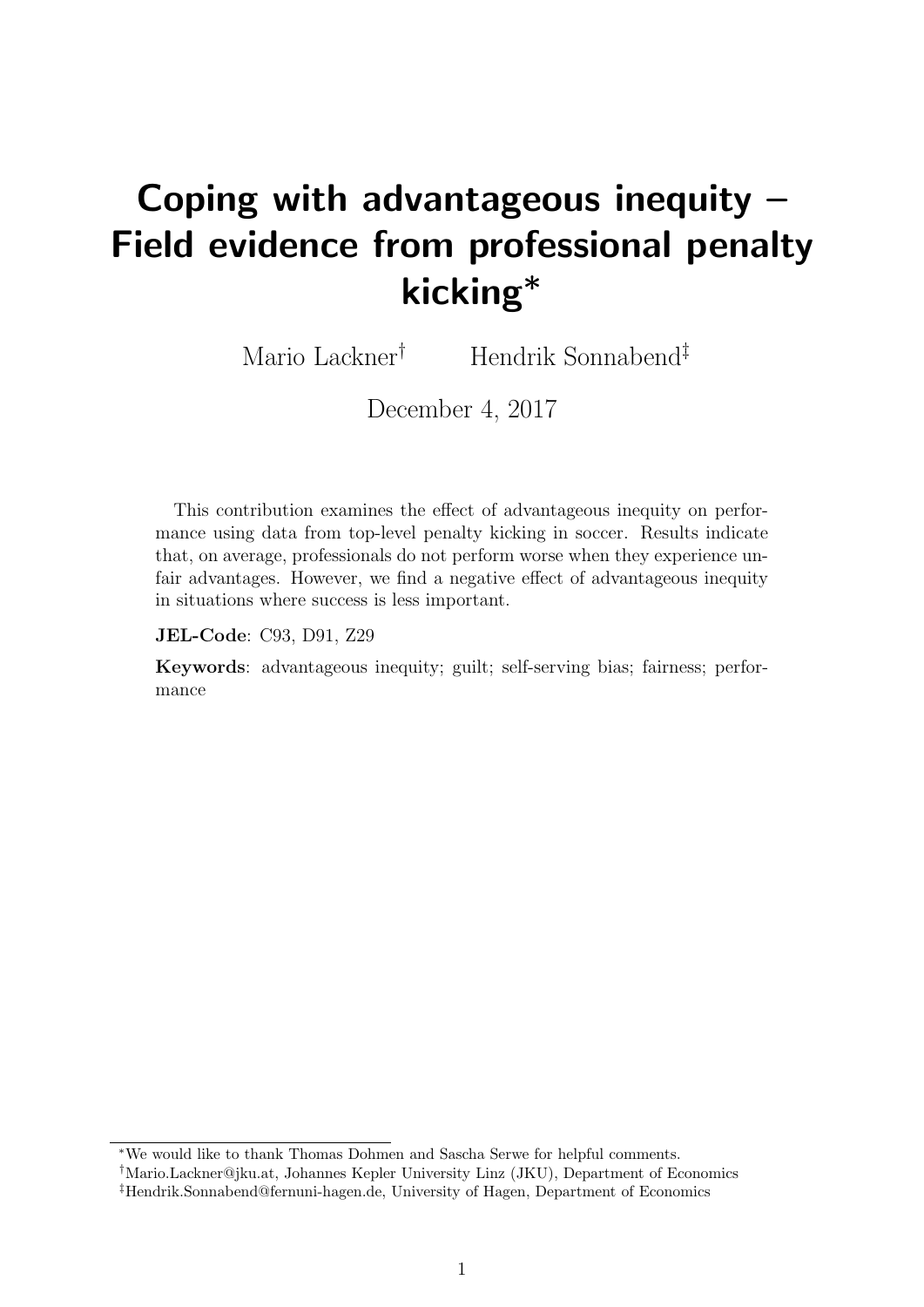## 1. Introduction

The way people deal with unfair arrangements affects decision making in many economic areas, such as principal-agent problems, public choice, cooperation, or (multinational) bargaining. It is hence of great importance to understand how people react in situations where they receive more than they earn, meaning that their outcome/input ratio exceeds the one of the reference group. Adams (1965) labels these kind of arrangements as "advantageous inequity". Based on insights from cognitive dissonance theory and previous findings from the lab she concludes that inequity creates unpleasant tension within an individual, which increases in the level of unfairness. If inequity favors the individual, a feeling of guilt arises.<sup>1</sup>

Insights from social psychology and behavioral economics show that there are different ways to cope with advantageous inequity. For example, subjects might try to change the outcome/input ratio to restore fairness, or try to justify their advantage. However, almost all of the empirical results have been gained from laboratory experiments. This study uses field data from top-level penalty kicking in soccer to examine how professionals react to an unfair advantage in a high-stake environment where hesitation or 'pondering' typically weakens performance. We find that, on average, players' performance is not affected by the quality of the referee's decision on a penalty (henceforce labelled as call). This result is robust to different econometric strategies and a variety of controls. We therefore conclude that possibly existing fairness concerns are in the aggregate offset by self-serving mechanism. However, in situations where success is less important, kickers perform worse (by 14 percentage points) if the penalty call was either questionable or wrong. We interpret this result as a negative impact of advantageous inequity on performance.

The paper is divided into five parts. Section 2 briefly reviews previous literature. Section 3 presents the data set. In Section 4 we perform the empirical analysis. Finally, Section 5 concludes.

<sup>1</sup>See Baumeister et al. (1994) or Lewis et al. (2010) for an examination of guilt from a psychological perspective.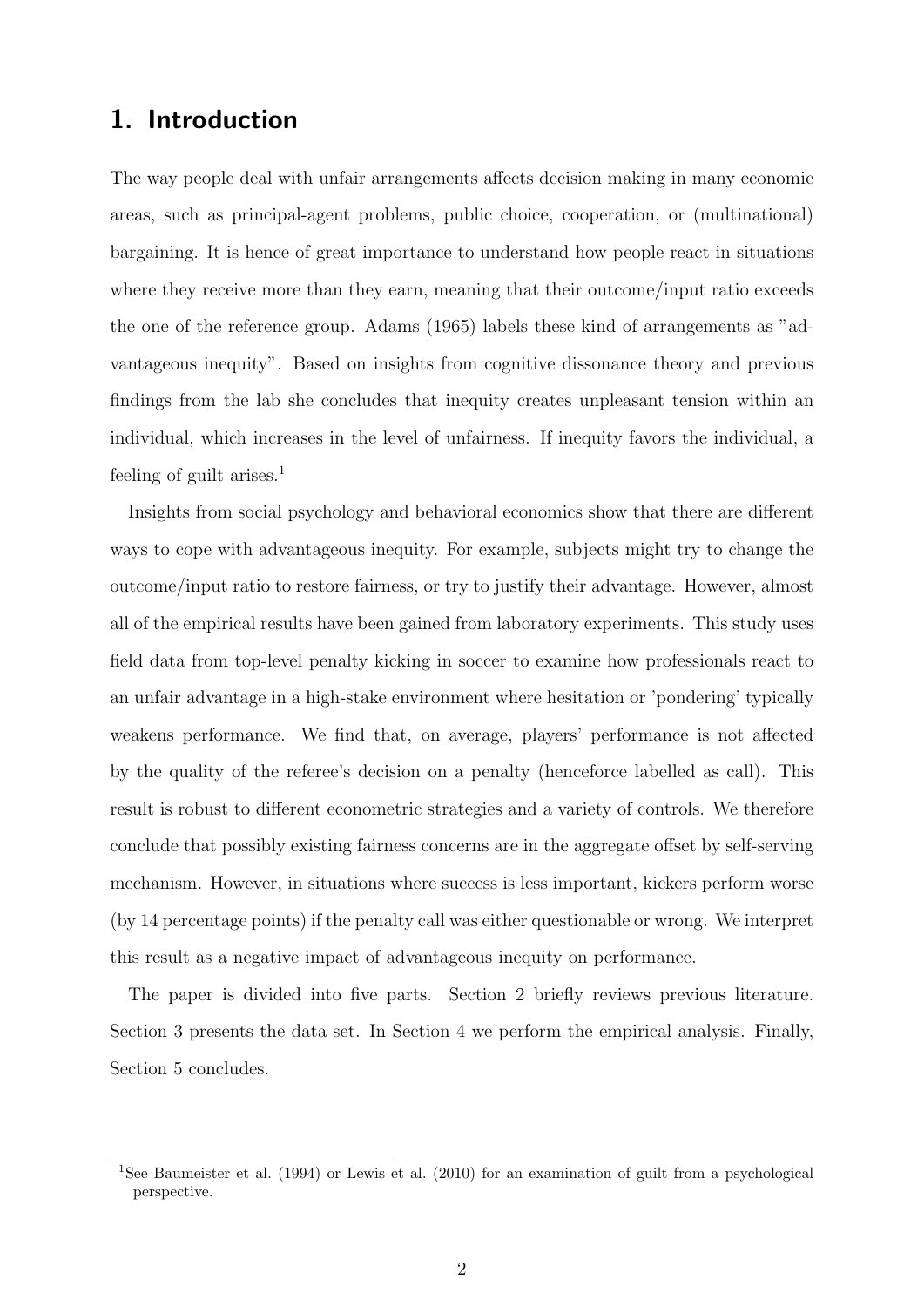#### 2. Literature review

A large body of research in social psychology and behavioral economics aims at understanding fairness concerns and their implications for the decision making process, including the seminal papers of Fehr and Schmidt (1999), Bolton and Ockenfels (2000), or Konow (2000). Generally, when being exposed to advantageous inequity, an individual must cope with two contradictory forces. These are self-interest ("what s/he wants") and fairness concerns ("what s/he believes to be right"). For instance, Peters et al. (2008) provide evidence for this inner conflict by showing that overpaid subjects need more time to report their satisfaction compared to a neutral setting. Or, as e.g. Sweeney (1990) demonstrates, we can observe that a higher wage does not increase pay satisfaction in case subjects perceive that they already earn more than they deserve.

Now, given that advantageous inequity brings subjects in an uncomfortable situation, there are two basic ways to attenuate the dissonance and/or to protect (or enhance) the positivity of the self. First, one way to deal with situations of inequality is to reduce it. For instance, in line with equity theory, the "survivor guilt" felt by workers whose colleagues are dismissed randomly leads to an increase in performance (see e.g. Brockner et al. (1986)). On the contrary, subjects tend to decrease effort when they feel unfairly treated, such as being poorly paid compared to a reference group (Lindquist, 2010; Abeler et al., 2010; Gächter and Thöni, 2010). Second, another way to cope with an unfair advantage is to justify it. The so-called self-serving bias (SSB) terms people's tendency "to take credit for successful outcomes in life, but to blame the situation or other people for failing outcomes" (Campbell and Krusemark, 2007, p. 846). The phenomenon was firstly described in a precise way by Heider (1958) who observed that cognition is affected by a person's needs, desires, and preferences (Mezulis et al., 2004). As an illustrative example, Babcock and Loewenstein (1997) mention the well-known above-average effect (or illusory superiority), by which subjects tend to overestimate their skills and abilities, but underestimate undesired personality traits.<sup>2</sup> In economics, the SSB is used to explain

<sup>&</sup>lt;sup>2</sup>A related concept is *strategic self-ignorance*, see e.g. Thunström et al. (2016) or Onwezen and van der Weele (2016).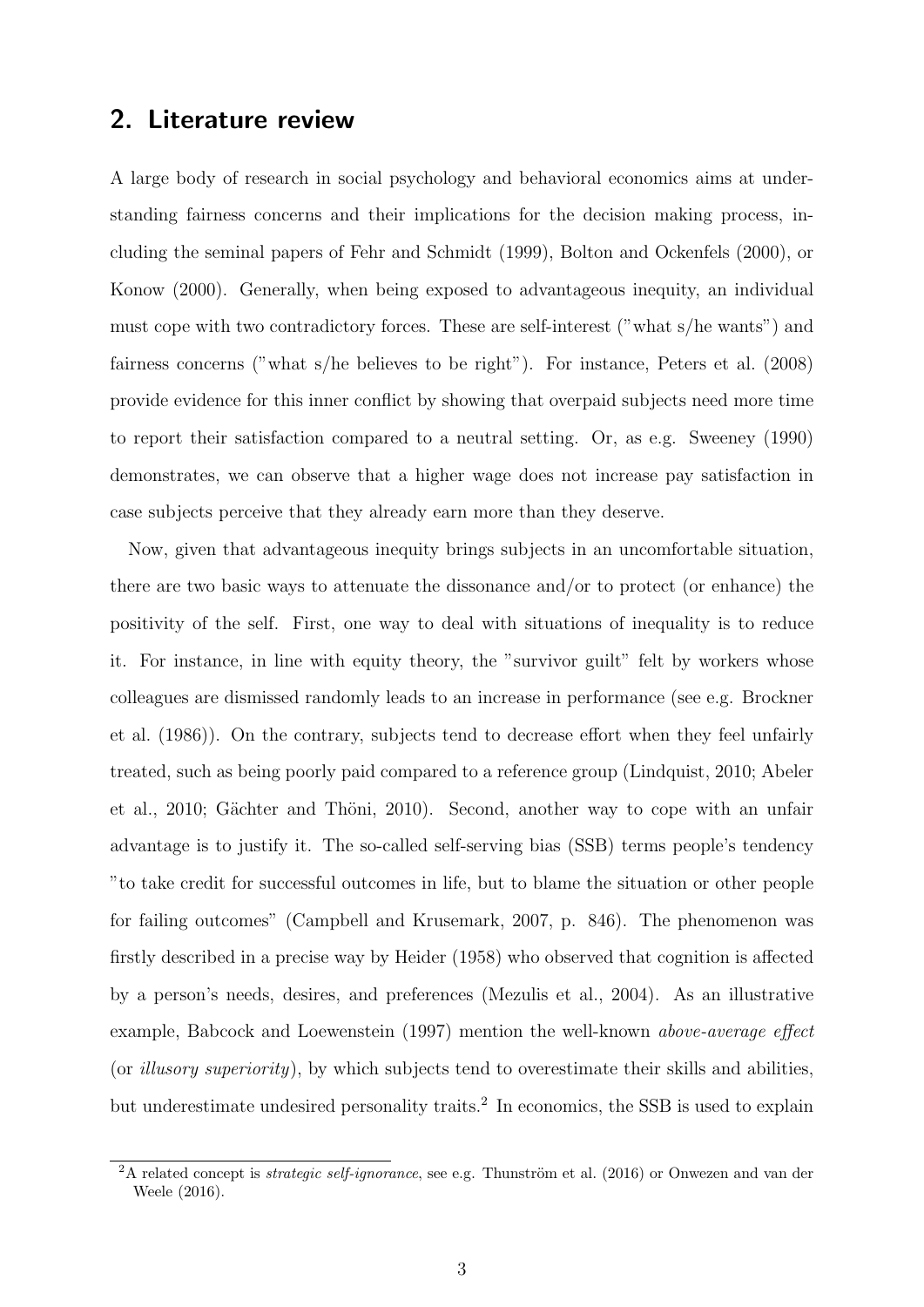the outcome of negations (see e.g. Babcock and Loewenstein (1997) or Kriss et al. (2011)), tax evasion (Blaufus et al., 2015) or fiscal policies (Deffains et al., 2016). In one of the rare field studies, Babcock et al. (1996) examined teacher contract negotiations and found a SSB on both sides regarding a list of communities which serve as references in terms of wages.

However, most prior research on advantageous inequity has been limited to laboratory setups. For instance, a common research design is to ask subjects how satisfied they are with certain distributions, or about their perception of fairness in certain situations. Thus, to our best knowledge, there is not a single previous study that has investigated the impact of advantageous inequity on performance with field data. This paper seeks to close the gap with data from professional penalty kicking. Our approach helps to meet objections regarding the transferability of laboratory findings to real-life situations (Hart, 2005; Levitt and List, 2007, 2009). The skepticism arises from low monetary incentives, a small number of participations and a pool of subjects that is generally regarded as not being representative, and a potential bias coming from the influences of testers' preferences (e.g. Babcock et al. (1996)). Sports data, on the contrary, offer a wealth of information (Kahn, 2000) and high incentives for individuals.<sup>3</sup> Thus, we are confident that the highstake environment at hand enables us to gain deeper insights on how professionals cope with unfair situations to their favor.

Data from penalty kicking have previously been used, notably to test game-theoretical predictions (see, e.g., Chiappori et al. (2002), Palacios-Huerta (2003), Azar and Bar-Eli (2011) or Dohmen and Sonnabend (2016)). Prior research has shown that there are manifold factors affecting the outcome of a penalty kick, such as the presence of spectators (e.g. Navarro et al. (2012)), playing at home or away (e.g. Dohmen (2008a)), players characteristics (e.g. Palacios-Huerta (2003), Savage and Torgler (2012), Baumann et al. (2011), Weigelt et al. (2012), or Dohmen and Sonnabend (2016)), the importance of success and the minute of play (e.g. Savage and Torgler (2012)), 'hot hand' or momentum effects (e.g. Jordet et al. (2012)), and stadium characteristics (e.g. (Scoppa, 2008)). We

<sup>3</sup>Savage and Torgler (2012) claim that "athletic fields supply real-world laboratories for testing economic theories" (p.2425).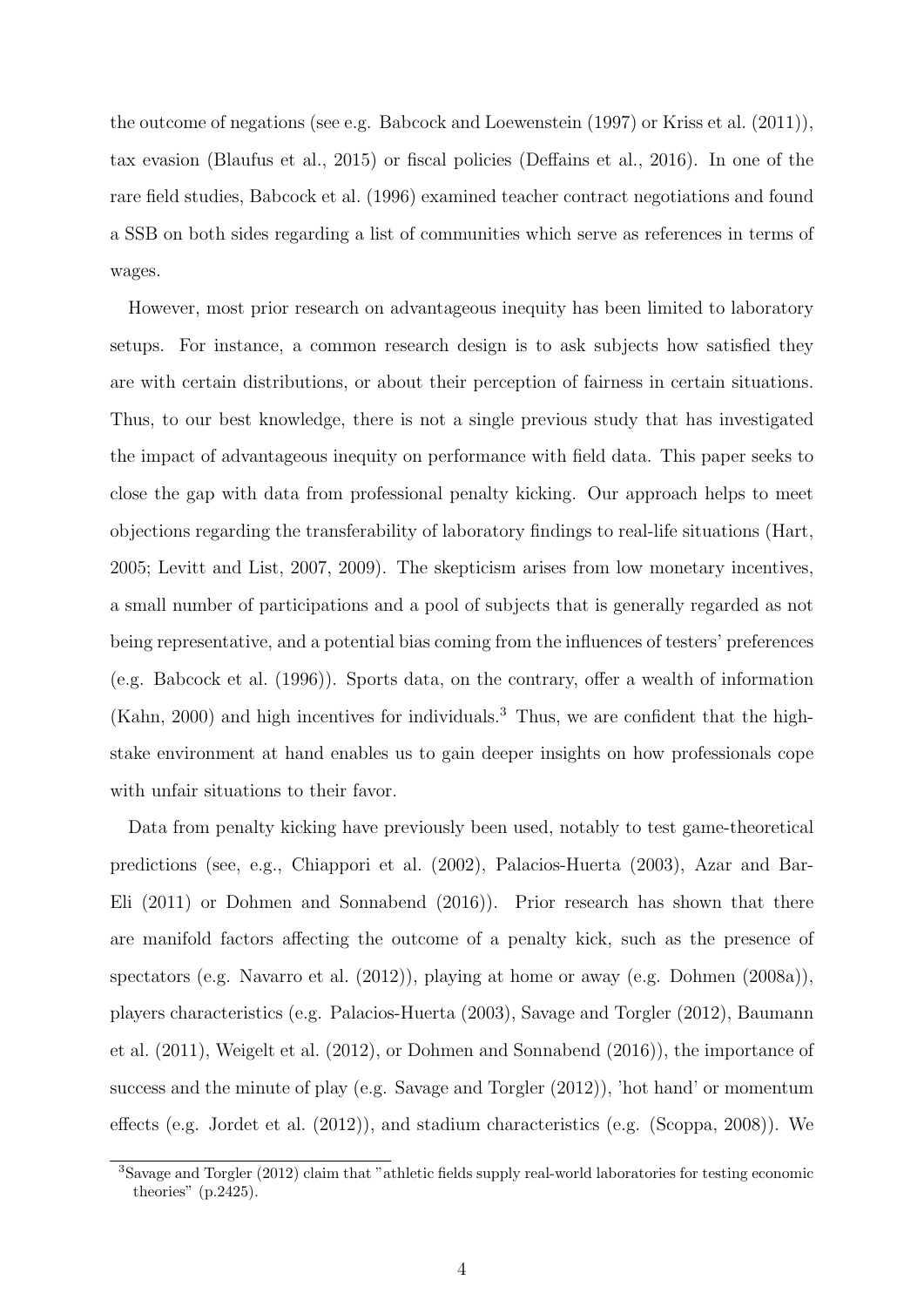acknowledge the importance of these variables and, consequently, use a large set of controls in our econometric approach to isolate possible effects of fairness concerns.

## 3. Data and Empirical Approach

A penalty kick in soccer is a shot taken from the penalty mark located in a distance of 11 meters to the goal. It is awarded for certain offenses inside the penalty area. Since players other than the kicker and goalkeeper must reside outside the penalty area, and the goalkeeper is not allowed to move forward until the ball has been kicked, the situation can be characterized as a duel between two players.<sup>4</sup>

The data we use are provided by IMPIRE AG – Innovative Medientechnik und Planung AG and comprise information on all penalty kicks taken in the first German professional soccer league (1.Bundesliga) since the start of the season 1993/1994 until the first half of the season  $2003/2004$ <sup>5</sup> In total, the data cover 857 penalty kicks attempted by 221 different players. All penalty calls are categorized into three distinctive categories according to the quality of the ruling:

- 'correct' if the call was indisputable and right,
- 'wrong' if the call was clearly false, and
- 'questionable' if the penalty call was neither clearly wrong nor without any doubt the right call.

While Figure 1 plots the absolute number of penalty kicks in our data by quality of the call and season, Figure 2 additionally includes the intermediate score.

Moreover, the data provide detailed information about the outcome of the kick, the identity of the kicker, the fouled player, the fouling player, the defending goalkeeper, and

<sup>&</sup>lt;sup>4</sup>Law 14 of the official Laws of the Game (Fédération Internationale de Football Association (FIFA), 2017) defines the procedural rules that apply to penalty kicks. A comprehensive summary and discussion can be found e.g. in Palacios-Huerta (2003).

<sup>&</sup>lt;sup>5</sup>IMPIRE AG, which was taken over by deltatre AG in 2014, is one of the largest independent media service providers in Germany (see http://www.bundesliga-datenbank.de/en/aboutus/). Their observers attend each league match of the German soccer league (Deutsche Fußball Liga  $GmbH$ ) and collect detailed information on match actions including penalty kicks. Their reports might include inaccuracies, which, however, should not occur systematically.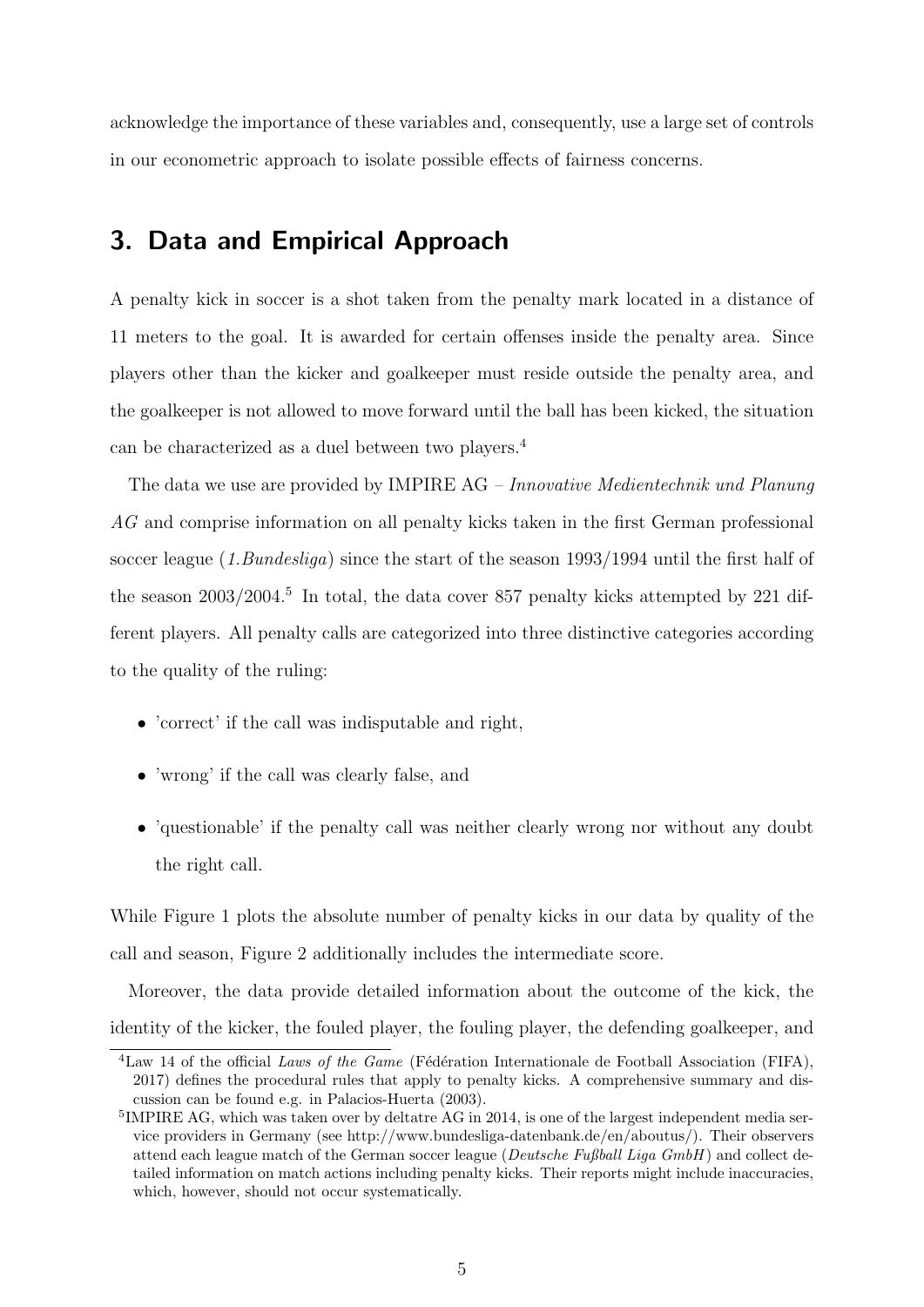

Figure 1: Number of penalty kicks by quality of call and season.

Notes: Sample of penalty kicks in German Bundesliga, seasons 1993/1994 through  $2003/2004$ .  $N = 857$ , 59 coded as wrong, 218 as questionable, and 580 as correct.

Figure 2: Number of penalty kicks by intermediate standing.



Notes: Sample of penalty kicks in German Bundesliga, seasons 1993/1994 through  $2003/2004. N = 857.$ 

the referee. Descriptive statistics for further variables used in our econometric analysis can be found in Table 1. It shows that a goal is scored in 74.49% of all observed attempts, and that a low number of 10.6% of kicks is taken by the fouled player himself.<sup>6</sup> As a first implication, we assert that the kicker is favored in the penalty-duel (which has often been described as a "war of nerves" (Palacios-Huerta, 2003)), and that the pressure therefore is on his side. Hence, we expect the player taking the penalty to be more vulnerable to distraction and uncertainty.<sup>7</sup> In addition, Table 1 reveals that  $66\%$  of penalty kicks are

 ${}^{6}$ See Kuss et al. (2007) for an analysis of self-taking predictors.

<sup>7</sup>See Jordet et al. (2007) and Savage and Torgler (2012) for an extensive discussion on the stress/performance relationship in the penalty kick situation.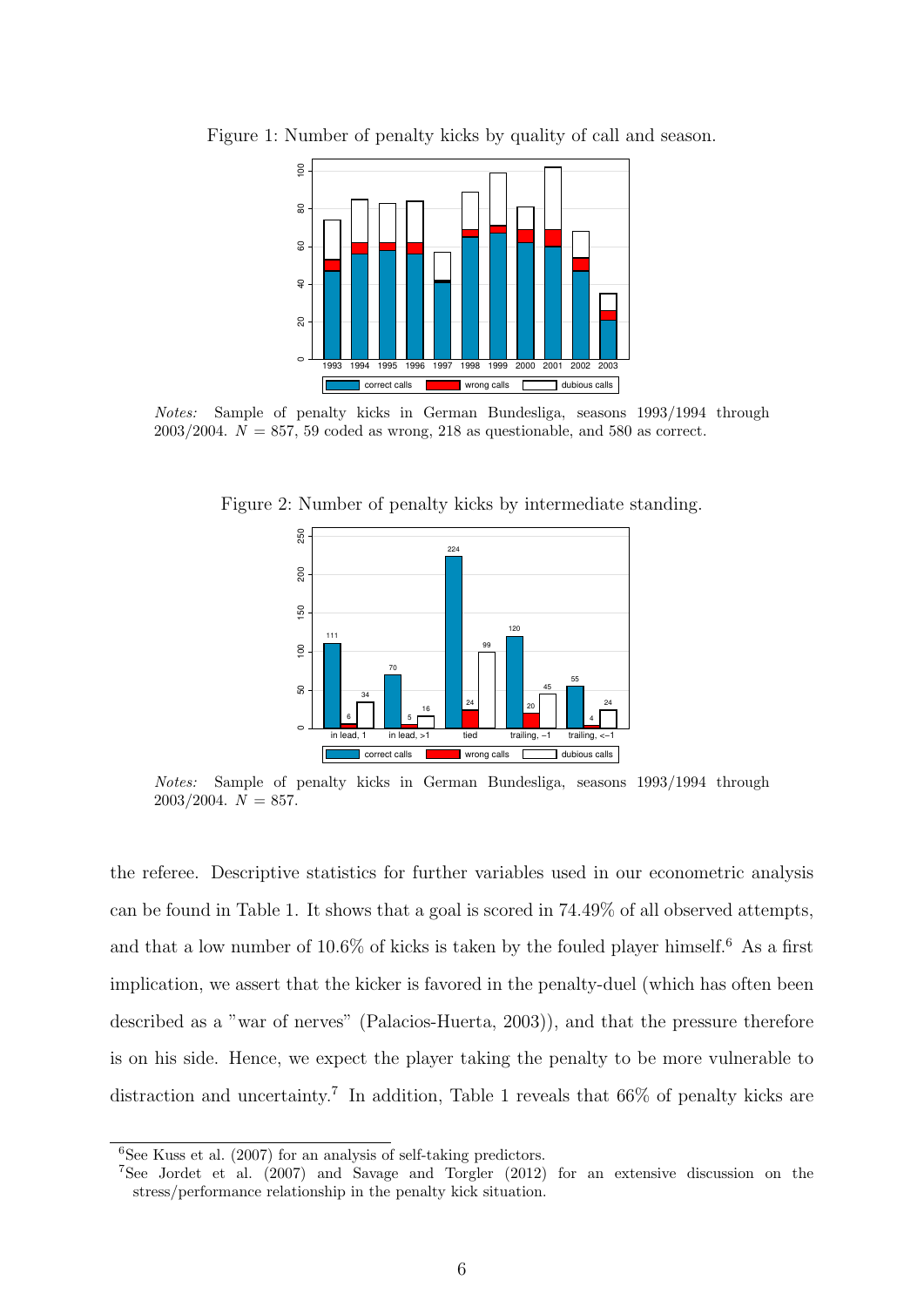| Variable                         | Mean   | Std.Dev. | Min      | Max |
|----------------------------------|--------|----------|----------|-----|
| successful attempt               | 0.744  | 0.437    | $\theta$ | 1   |
| attempt by fouled player         | 0.106  | 0.308    | $\theta$ | 1   |
| minute                           | 52.912 | 25.115   |          | 94  |
| score difference                 | 0.001  | 1.334    | -5       | 6   |
| home game                        | 0.664  | 0.473    | $\theta$ |     |
| attendance (in $\%$ of capacity) | 74.886 | 23.149   | 12.857   | 100 |
| matchday                         | 16.964 | 10.121   |          | 34  |
| rank                             | 9.065  | 5.274    | $\theta$ | 18  |
| points                           | 20.797 | 15.018   | $\theta$ | 70  |
| goals                            | 23.071 | 16.129   | $\theta$ | 70  |
| rivalry                          | 0.018  | 0.131    | $\theta$ |     |

Table 1: Descriptive statistics of the main variables.

Notes: Sample of penalty kicks in German Bundesliga, seasons 1993/1994 through  $2003/2004$ ,  $N = 857$ .

awarded to home teams. Combined with the fact that penalty calls favoring the home team exhibit a higher share of incorrect decisions (about 7%), this points to the known referee bias towards the home team (Dohmen, 2008b; Dohmen and Sauermann, 2016).

Next, Figure 3 presents kickers' rate of success by quality of the referee's call. Apparently, no visible correlation can be found, and, indeed, wrong calls have the highest rate of success. We turn to the econometric analysis in the next section.



Figure 3: Success rate of penalty kicks by quality of call.

Notes: Sample of penalty kicks in German Bundesliga, seasons 1993/1994 through  $2003/2004. N = 857.$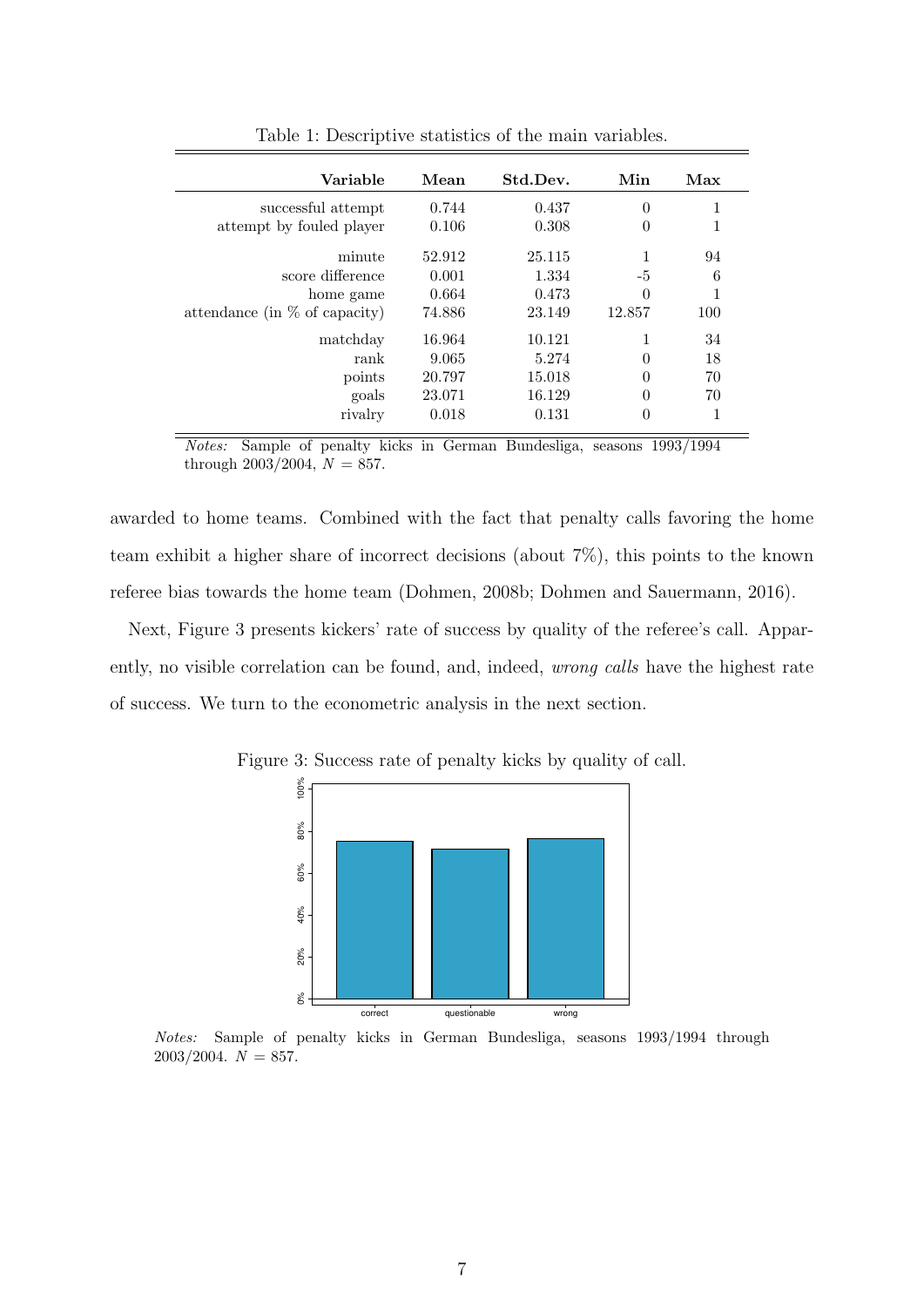#### 3.1. Econometric strategy and first results

In a more elaborate empirical approach, we intend to estimate the relationship between the quality of the penalty call and the kicker's subsequent scoring probability. In essence, we want to test whether advantageous inequity has an effect on performance or not. In case fairness concerns affect a player's performance, we should expect the scoring probability to decline given the penalty was not correctly called by the referee. However, if selfserving concerns and/or in-group-serving motives dominate, we should expect to observe no significant relationship between the quality of the call and performance (or even a positive one).<sup>8</sup>

Formally, we estimate the following linear probability model (LPM):

$$
score_{i,k} = \beta_0 + \beta_1 \text{incorrect call}_{i,k} + \beta_2 \text{fouled player kicks}_{i,k} + \gamma' \mathbf{X} + \xi_k + \varepsilon_{i,k}. \tag{1}
$$

The dependent variable, *score*, is a binary outcome measure that takes on the value one if the penalty kick i of player k is scored and zero otherwise.<sup>9</sup>

Our main variable of interest is again a binary variable. In detail, *incorrect call*  $= 1$ when the umpire's call was not categorized as a correct call (i.e. categorized as 'questionable' or 'wrong'), and *incorrect call* = 0 when the call was classified as 'correct'.<sup>10</sup>

Next, fouled player kicks is another dummy variable which equals one if the fouled player takes the penalty kick himself, and zero if otherwise. Naturally, it is only available for penalty kicks awarded after an offense committed against an individual opponent (about 89% of all observed penalty kicks), but not for infringements such as the illegal use of hands. Note that very few cases of "fouled player kicks" combined with "wrong call" exist.

<sup>8</sup>See e.g. Kandel and Lazear (1992), Gould and Kaplan (2011), or Georganas et al. (2015) for peer pressure effects on performance.

<sup>&</sup>lt;sup>9</sup>The data do distinguish between penalties that were saved by the goalkeeper and kicks that missed the target without keeper interference. Unfortunately, we cannot use that additional information in our framework, since only about 5 percent of all attempts are outright misses. Yet, as a failed penalty kick can certainly be the result of excellent goalkeeping, we incorporate goalkeeper fixed-effects in column (5) of Table 2 to control for keeper ability.

<sup>&</sup>lt;sup>10</sup>We combine the two categories 'questionable' and 'wrong' because the data only identify 59 penalty calls as 'wrong' (218 as 'questionable' and 580 as 'correct'). Consequently, we pool both categories together in order to compare two categories of comparable size.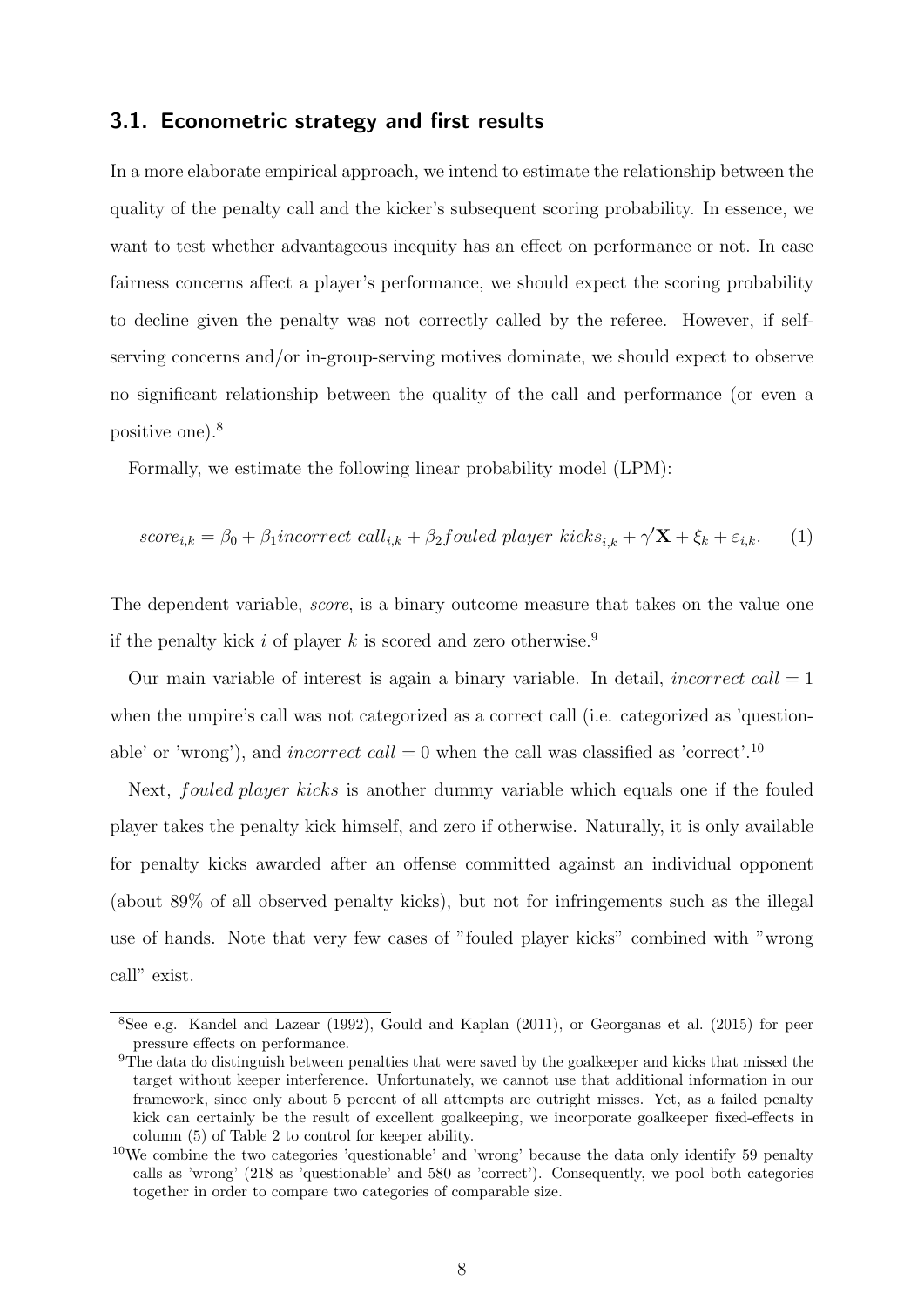Furthermore,  $\bf{X}$  is a vector of team- and game-specific control variables including score difference dummies, 10-minute interval dummies for playing time, relative game attendance in percent of stadium capacity, as well as a home game dummy to control for a possible referee home-field bias. We also control for variables measuring success during games before by including goals scored, points and team ranking before the game. In addition, we include a dummy controlling for regional rivalry games (i.e. local derbies). While the score difference and the time played at the time of the call allow us to control for the relative importance of the penalty, we also include a seasonal trend to account for the steady decline in penalty conversion rates over time (see Figure A.1 in the Appendix). And, a match day linear trend is included to control for increasing importance to score within-season. Finally, fixed-effects  $\xi_k$  control for unobserved time-invariant kicker characteristics, and  $\varepsilon_{i,k} \sim N(0, \sigma^2)$  is a mean-zero error term which captures all other uobserved factors influencing score. We refrain from using the number of attempted penalty kicks by player because we cannot sufficiently proxy experience due to the fact that we lack of information on players' careers before the observation period.<sup>11</sup>

Table 2 then tabulates the estimation results from different specifications of model (1). Our preferred specification (2) incorporates kicker fixed-effects, while controlling for a seasonal linear time trend.<sup>12</sup> It shows that the estimated  $\beta_1$  is not significantly different from zero, meaning that a penalty call classified as being a correct call is not associated with a change in the scoring probability. This result suggests that, on average, advantageous inequity does not impact performance.

In addition, Table 2 reveals that it does not affect scoring rates when the fouled player takes the penalty kick himself (i.e.  $\hat{\beta}_2$  is not statistically greater than zero).<sup>13</sup> And, we estimate a robust decline in performance for penalty kicks attempted at intermediate

<sup>&</sup>lt;sup>11</sup>The endogeneity problem given by players' tendency to retire after failure has been discussed in Dohmen (2008a) and Dohmen and Sonnabend (2016).

<sup>&</sup>lt;sup>12</sup>Note that Dohmen (2008a) identifies a structural change in scoring probabilities due to a rule change in 1997 according to which the keeper was allowed to change his position laterally on the goal line before the shot has been taken. Figure A.1 in the Appendix plots the annual conversion rate by season. Overall, we face a slight decline over the observed seasons but no structural break.

<sup>&</sup>lt;sup>13</sup>This finding validates Kuss et al. (2007), who also assess that self-taking does not predict scoring probabilities. Moreover, we do not observe selection effects which might occur if a fouled player, being aware that the call was wrong, refuses to take the subsequent penalty kick: *incorrect call* and fouled player kicks are not correlated at any conventional statistical level.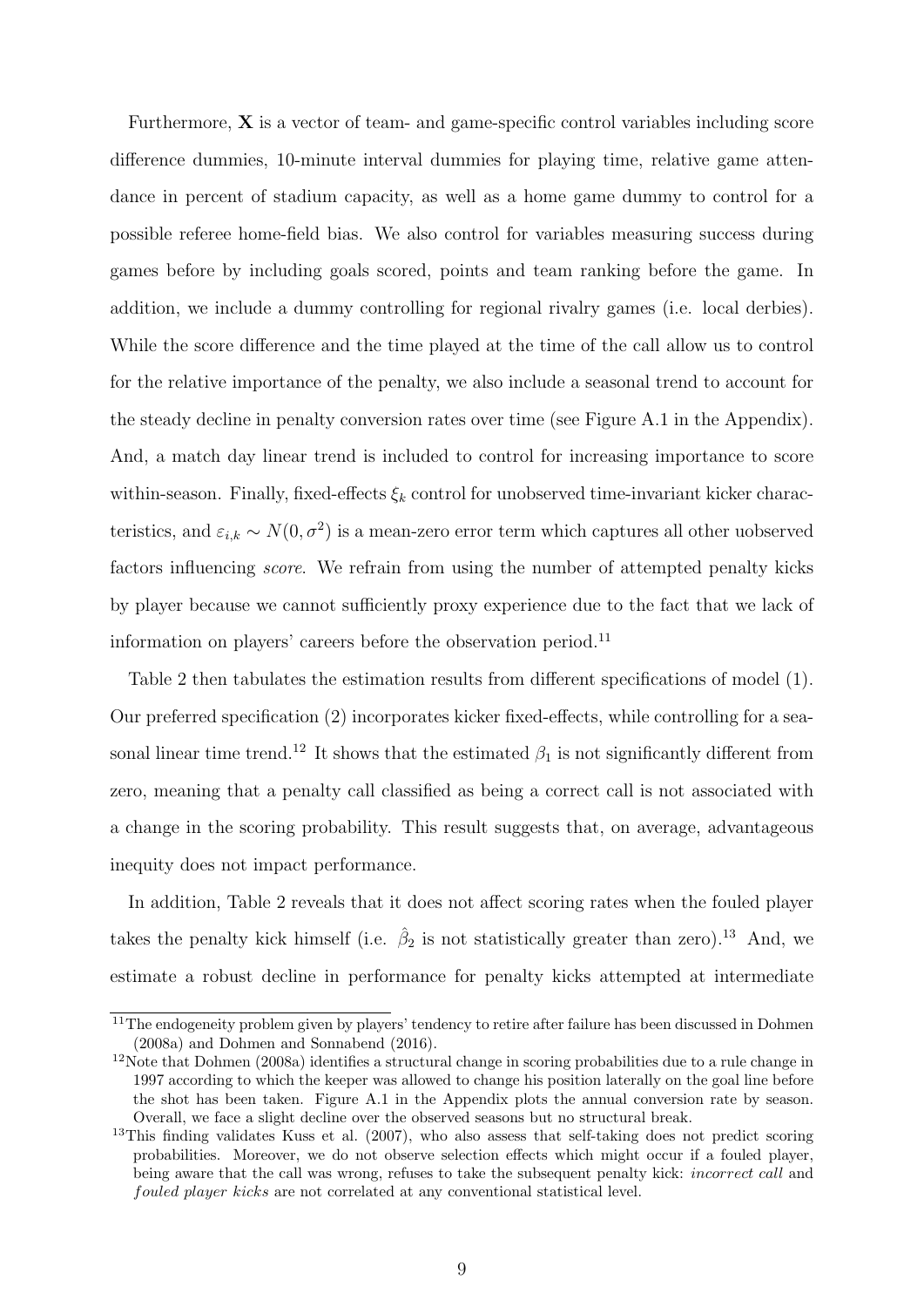scores of trailing by 3 through 5 goals. We interpret this as a give-up effect in the sense that penalty kickers do not give full effort due to the fact that the game is already out of hand.

Our main findings proof to be highly robust to different specifications. In detail, results do not change in case the seasonal trend is replaced by season dummies (column (4) of Table 2). The same applies for the inclusion of referee dummies (to control for potential unobserved referee characteristics) or goalkeeper dummies (to control for unobserved goalkeeper heterogeneity) in column (5). Besides these different LPM specifications, we also estimate a LOGIT model. The outcome is tabulated in column (3) of Table 2. Again, results do not change qualitatively compared to our preferred model estimates.

#### 3.2. Split sample estimations

In the next step, we accommodate the fact that our data covers penalty kicks in a very heterogeneous set of situations by splitting the sample accordingly. Table 3 presents the results.

First, as kickers could react sensitively to the audience' composition and a familiar environment, we subdivide the overall sample into home and away game penalty attempts (columns (2) and (3)). Both samples do not differ qualitatively from the pooled-sample estimates (column (1)), as neither penalties in home nor away games yield a significant association between quality of the call and the outcome.

Second, choking under pressure is a well-documented phenomenon. For instance, research shows that, in general, choking becomes more likely the more is at stake.<sup>14</sup> We address this issue in terms of time and score. More specifically, we expect penalty kicks in the first half to be less relevant than kicks in the second half, simply because of the time left to alter the score and the overall outcome of the game. However, after splitting the sample into two halftimes (columns (4) and (5)), no significant difference for the association between the quality of the penalty call for the home and away game samples can

<sup>14</sup>For instance, Ariely et al. (2009) analyze experiments showing that individuals perform worse when stakes are higher.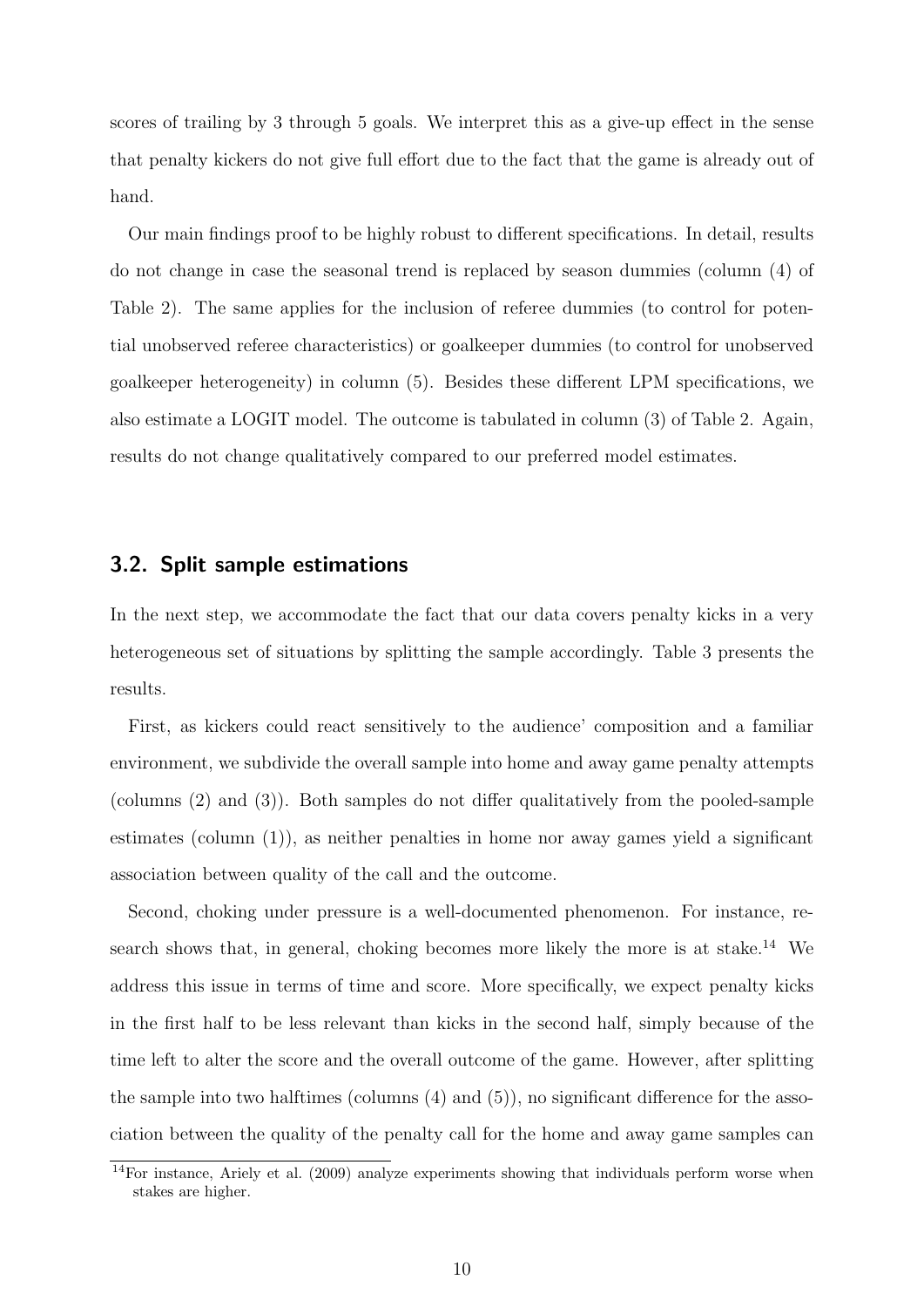be found.

Yet, things change when we take a look at intermediate scores (columns  $(6)$  to  $(8)$ ). Here, the overall sample is grouped into three sub-sample: the kicker's team is trailing, the team is in the lead, or the game is tied.<sup>15</sup> While there is, again, no significant effect of the referee's decision quality on scoring probabilities in case of a setback or a tie, the quality of the kick is positively associated with the quality of the call if the benefiting team is in the lead. That is, kickers of a leading team perform worse given the penalty call was not correct. More precisely, in this case, the probability of a goal decreases by 14 percentage points (column (8)).

As an explanation, we point out that an additional goal's benefit when the team is already ahead is comparably low.<sup>16</sup> Ceteris paribus, scoring when the match is tied yields two additional points (for the match win), whereas an additional goal when trailing by one results in one point (for the tie). On the contrary, scoring in case of a lead does not change the points a team expects to be awarded at the end of the game. Following this idea, we argue that these situations leave more scope for fairness concerns, making kickers more vulnerable to advantageous inequity.<sup>17</sup> Moreover, there is reason to expect the effect to be nonlinear. Unfortunately, due to the relatively small number of observed penalties by score difference, we are not able to test our hypothesis.

<sup>15</sup>Note that, due to obvious data constraints, we refrain from using interaction terms in our estimation models. In addition, we do not split the overall sample into smaller sub-samples than presented in Table 3 because, at the level of a particular score (e.g. trailing by one), the number of observations is too small to fully trust the fixed-effects estimations.

<sup>16</sup>For instance, in a setting of penalty shootout kicks, Savage and Torgler (2012) juxtapose the 'pressure to win' and the 'pressure to lose'. The idea is that the penalty kick situation affects the kicker negatively in case a failure ends the shootout with a defeat for his team, whereas the possibility to win the shootout with a final goal might even be perceived as a positive stress effect. They find that while the 'pressure to win' increases the scoring probability by around 17 percent, the 'pressure to lose' decreases the scoring probability by around 45 percent.

<sup>&</sup>lt;sup>17</sup>To rule out that the result is driven by score depending differences in the kicker selection, see that two-sided t-tests for differences in means reveal that neither self-taking nor the kicker's experience differ significantly across scores.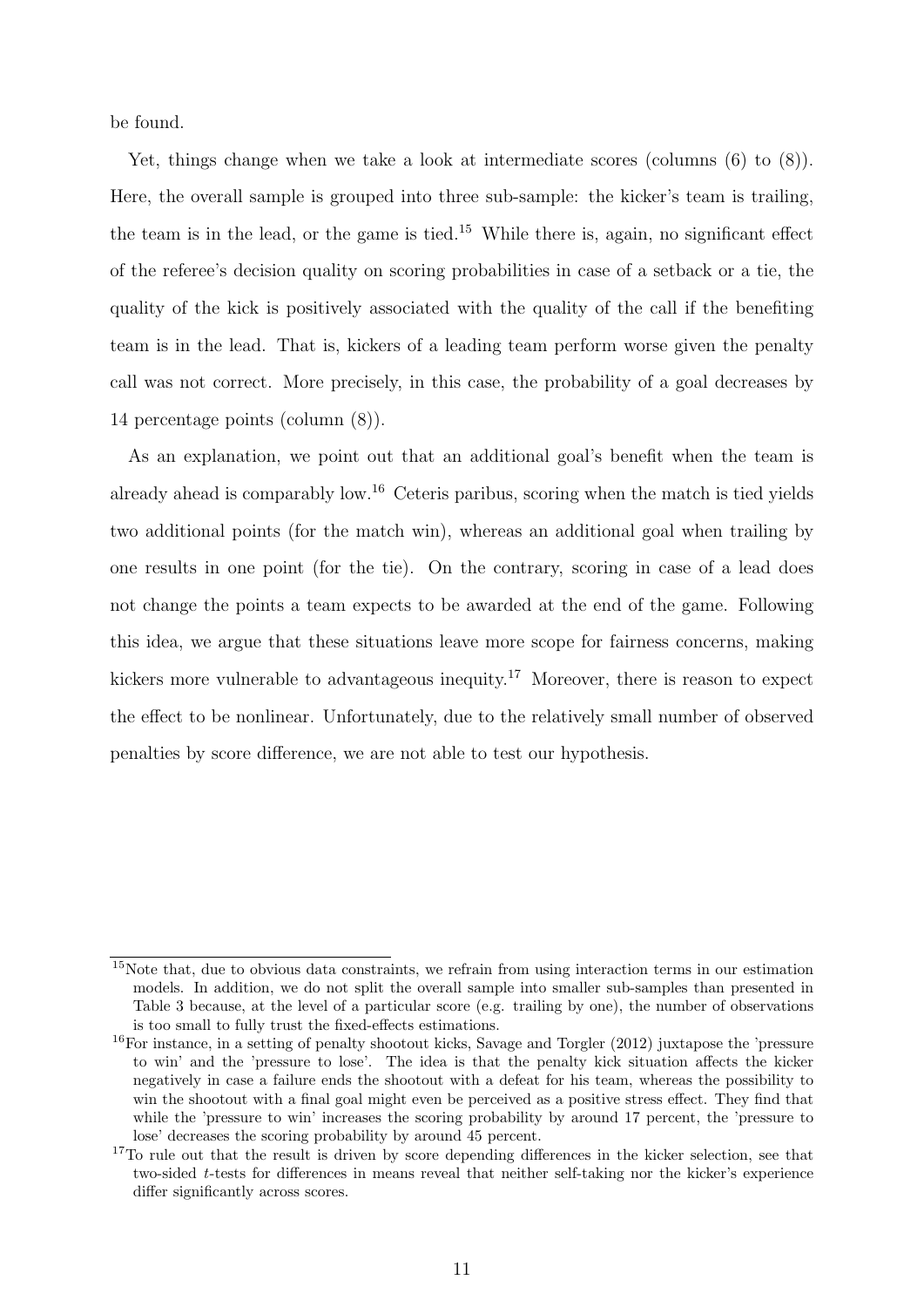|                 | (1)                 | (2)                    | (3)                 | (4)       | (5)        |
|-----------------|---------------------|------------------------|---------------------|-----------|------------|
|                 | No FEs              | Preferred              | Logit               | FEs I     | FEs II     |
| Incorrect call  | $-0.028$            | $-0.033$               | $-0.145$            | $-0.028$  | $-0.041$   |
|                 | (0.030)             | (0.031)                | (0.157)             | (0.031)   | (0.037)    |
| Fouled player   | $-0.024$            | $-0.027$               | $-0.124$            | $-0.029$  | $-0.051$   |
| kicks           | (0.051)             | (0.060)                | (0.258)             | (0.062)   | (0.061)    |
| Team ranking    | $-0.005$            | $-0.001$               | $-0.032$            | $-0.001$  | 0.002      |
| before game     | (0.004)             | (0.005)                | (0.022)             | (0.005)   | (0.005)    |
| Points          | $-0.004$            | 0.001                  | $-0.023$            | 0.005     | $0.008*$   |
| before game     | (0.003)             | (0.004)                | (0.017)             | (0.004)   | (0.005)    |
| Goals scored    | 0.003               | $-0.000$               | 0.019               | $-0.003$  | $-0.006$   |
| before game     | (0.003)             | (0.004)                | (0.015)             | (0.004)   | (0.004)    |
| Rivalry game    | $-0.039$            | $-0.082$               | $-0.219$            | $-0.055$  | $-0.205$   |
|                 | (0.119)             | (0.139)                | (0.618)             | (0.133)   | (0.152)    |
| Rel. attendance | 0.000               | 0.001                  | 0.000               | 0.001     | $0.002**$  |
| $(in \%)$       | (0.001)             | (0.001)                | (0.004)             | (0.001)   | (0.001)    |
| Home game       | $-0.034$            | $-0.048$               | $-0.189$            | $-0.049$  | $-0.015$   |
|                 | (0.033)             | (0.036)                | (0.182)             | (0.035)   | (0.044)    |
| Matchday trend  | $-0.002$            | $-0.003$               | $-0.009$            | $-0.004$  | $-0.004$   |
|                 | (0.002)             | (0.002)                | (0.012)             | (0.003)   | (0.003)    |
| Seasonal trend  | $-0.007$<br>(0.006) | $-0.031***$<br>(0.011) | $-0.038$<br>(0.029) |           |            |
| $S[-5,-3]$      | $-0.189*$           | $-0.209*$              | $-0.902**$          | $-0.202*$ | $-0.210*$  |
| $S[-2]$         | (0.101)             | (0.113)                | (0.442)             | (0.111)   | (0.107)    |
|                 | 0.015               | 0.022                  | 0.087               | 0.015     | $-0.023$   |
|                 | (0.062)             | (0.060)                | (0.364)             | (0.061)   | (0.073)    |
| $S[-1]$         | $-0.013$            | $-0.032$               | $-0.067$            | $-0.030$  | $-0.057$   |
|                 | (0.037)             | (0.040)                | (0.199)             | (0.040)   | (0.050)    |
| S[1]            | $-0.083$            | $-0.131$               | $-0.439$            | $-0.142$  | $-0.231**$ |
|                 | (0.078)             | (0.098)                | (0.396)             | (0.098)   | (0.096)    |
| $\mathrm{S}[2]$ | $-0.040$            | $-0.036$               | $-0.224$            | $-0.040$  | $-0.104$   |
| S[3,6]          | (0.068)             | (0.083)                | (0.357)             | (0.083)   | (0.091)    |
|                 | $-0.002$            | $-0.020$               | $-0.008$            | $-0.025$  | $-0.014$   |
|                 | (0.045)             | (0.054)                | (0.247)             | (0.054)   | (0.061)    |
| Kicker FEs      |                     | Yes                    | Yes                 | Yes       | Yes        |
| Season FEs      |                     |                        |                     | Yes       | Yes        |
| Opponent FEs    |                     |                        |                     |           | Yes        |
| Keeper FEs      |                     |                        |                     |           | Yes        |
| Referee FEs     |                     |                        |                     |           | Yes        |
| $\cal N$        | 857                 | 857                    | 857                 | 857       | 857        |
| $R^2$           | 0.033               | 0.367                  |                     | 0.381     | 0.551      |

Table 2: Association between quality of penalty call and outcome

Standard errors in parentheses (cluster for kicker-id), \*  $p < 0.10$ , \*\*  $p < 0.05$ , \*\*\*  $p < 0.01$ . Dependent variable is equal to 1 if observed penalty resulted in a score, 0 else. The data include 221 penalty kickers, 54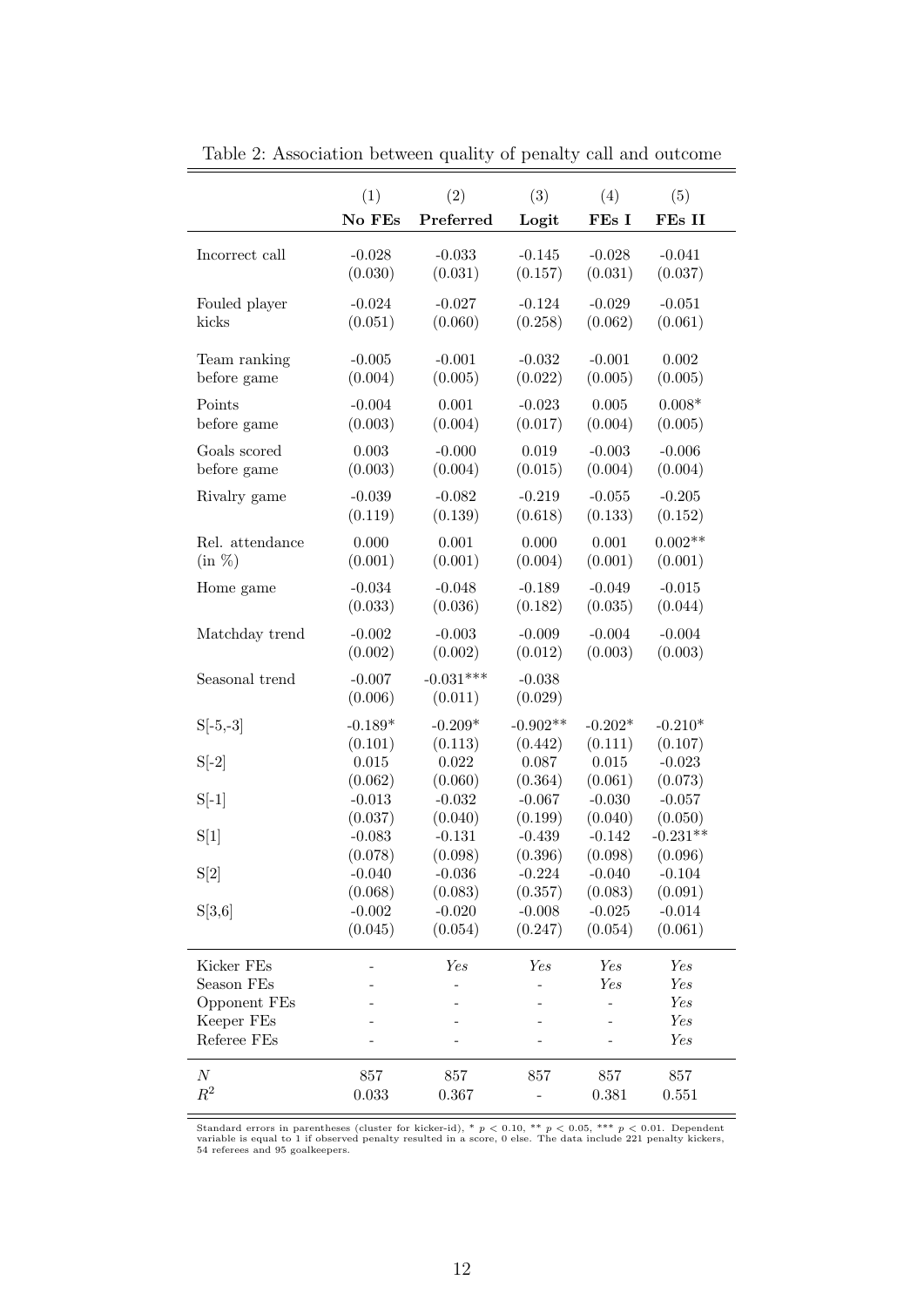|                  | <i>Game location:</i> |            | Halftime splits: |          | Intermediate score: |          |             |            |
|------------------|-----------------------|------------|------------------|----------|---------------------|----------|-------------|------------|
|                  | Pooled                | Home       | Away             | Half 1   | Half 2              | Trailing | <b>Tied</b> | In lead    |
| Incorrect call   | $-0.033$              | $-0.019$   | $-0.063$         | $-0.083$ | 0.027               | $-0.073$ | $-0.011$    | $-0.144**$ |
|                  | (0.031)               | (0.038)    | (0.069)          | (0.067)  | (0.042)             | (0.068)  | (0.053)     | (0.070)    |
| Fouled player    | $-0.027$              | $-0.062$   | $-0.041$         | $-0.051$ | $-0.016$            | 0.040    | 0.052       | $-0.133$   |
| kicks            | (0.060)               | (0.071)    | (0.108)          | (0.100)  | (0.073)             | (0.131)  | (0.110)     | (0.092)    |
| Further controls | Yes                   | <b>Yes</b> | Yes.             | Yes.     | Yes                 | Yes.     | Yes.        | Yes.       |
| Kicker FEs       | Yes                   | <b>Yes</b> | Yes              | Yes.     | Yes                 | Yes      | Yes.        | Yes        |
| $\boldsymbol{N}$ | 857                   | 569        | 288              | 324      | 533                 | 268      | 347         | 242        |
| $\mathbb{R}^2$   | 0.367                 | 0.446      | 0.693            | 0.564    | 0.466               | 0.653    | 0.507       | 0.619      |

Table 3: Association between quality of penalty call and outcome - heterogenous situations

Standard errors in parentheses (cluster for kicker-id), \*  $p < 0.10$ , \*\*  $p < 0.05$ , \*\*\*  $p < 0.01$ . Dependent variable is equal to 1 if observed penalty<br>resulted in a score, 0 else. All specifications include the same set o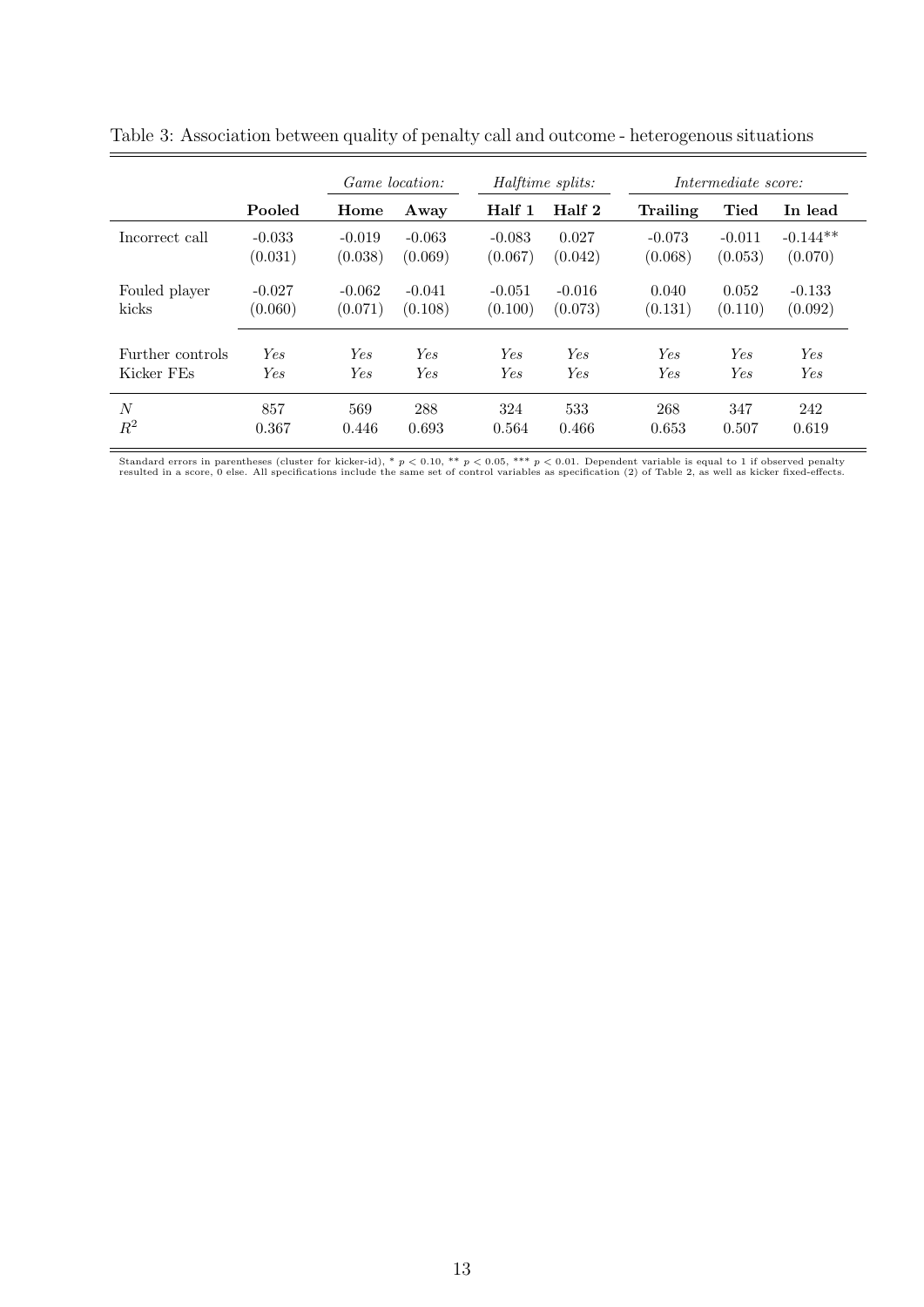### 4. Conclusion

Findings from social psychology and behavioral economics suggest that advantageous inequity can impact the performance of individuals. However, the direction and magnitude of the effect is not entirely clear. This article expands the empirical literature, which is dominated by evidence from laboratory experiments, to data from the field.

That is, we use data from a high-stakes environment where highly trained athletes have to complete a standardized task. More specifically, we examine whether the quality of a referee's penalty kick decision (categorized as 'correct', 'dubious', or 'wrong') impacts performance of the attempting kicker. In other words, when attempting an incorrectly called penalty, the observed player encounters advantageous inequity.

Our findings indicate that, on average, no significant effect of an incorrect call on performance can be detected. Consequently, if adverse effects of advantageous inequity such as fairness concerns (guilt) exist, they are dominated by self-serving mechanism like (pure) egoism, in-group-serving motives, or, as a rather unconsciously working mechanism, the self-serving bias. This result is robust to alternative specifications used to control for unobserved factors which might influence penalty kick outcomes.

In a more detailed analysis, we look at performance in situations which differ with regard to the relative importance of success. While splitting the sample by first/second half or home/away turf does not yield different results, stratifying the data for the intermediate score reveals a significant negative effect of an incorrect call on the scoring rate. We explain this finding with a shift in the weights of the two opposing effects: Low-stake situations leave more scope for fairness concerns and/or 'pondering', which otherwise are suppressed or, whether consciously or not, ignored. In addition, as the dissatisfaction with rewards has been established as another consequence of unfairness (see e.g. Sweeney (1990)), the fear of spoiling the upcoming win provides a further explanation of the result. Overall, the finding can be seen as support for the insights gained from (low-stake) laboratory studies.

On the evidence presented, one might argue that we have no direct information on how the fouled player or the kicker, respectively, perceived the situation according to which the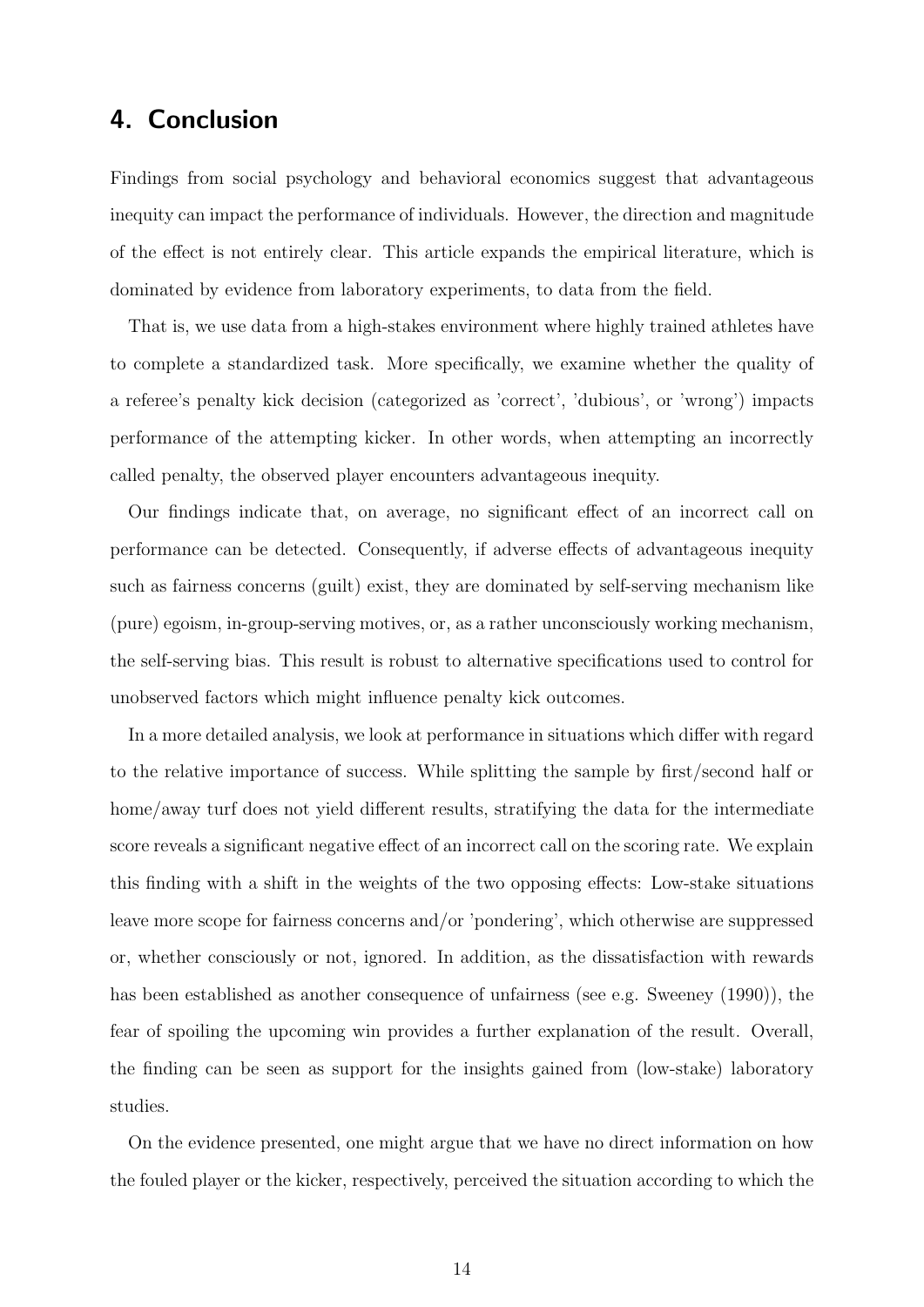penalty kick was awarded. To meet this objection, we state that professional soccer does not take place in a vacuum, and includes not only the athletes, managers and staff, but also spectators and media attention. Thus, we would expect that the way the opponent, (perhaps) the own team, and the audience react to wrongly awarded penalty kicks will ultimately mirror the quality of the referee's decision to the players involved. That is, beyond common partiality and all other things equal, reactions vary with the quality of the referee's decision.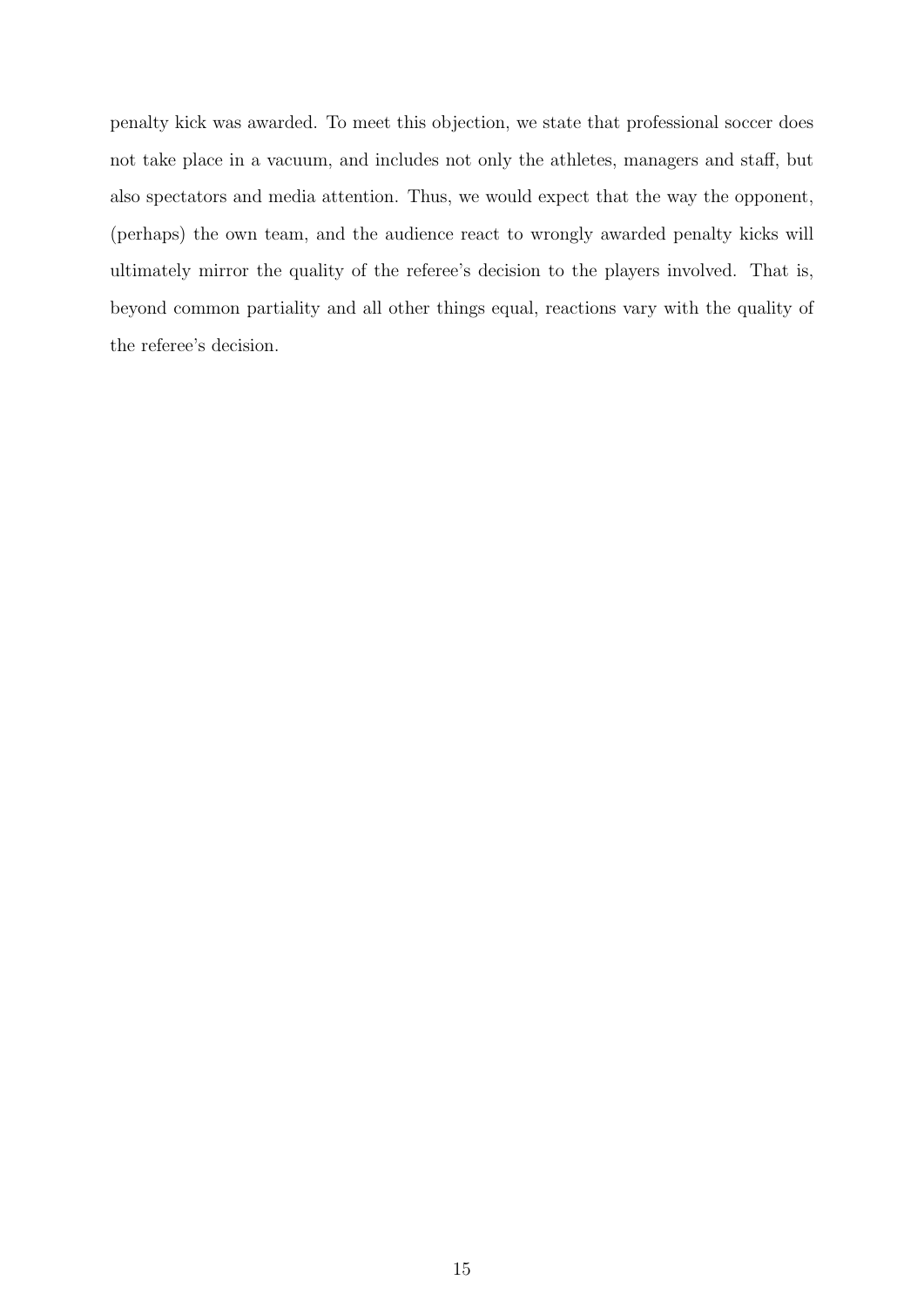## **References**

- Abeler, J., Altmann, S., Kube, S., and Wibral, M. (2010). Gift exchange and workers' fairness concerns: When equality is unfair. Journal of the European Economic Association, 8(6):1299–1324.
- Adams, J. S. (1965). Inequity in social exchange. Advances in Experimental Social Psychology, 2:267–299.
- Ariely, D., Gneezy, U., Loewenstein, G., and Mazar, N. (2009). Large stakes and big mistakes. The Review of Economic Studies, 76(2):451–469.
- Azar, O. H. and Bar-Eli, M. (2011). Do soccer players play the mixed-strategy nash equilibrium? Applied Economics, 43(25):3591–3601.
- Babcock, L. and Loewenstein, G. (1997). Explaining bargaining impasse: The role of self-serving biases. The Journal of Economic Perspectives, 11(1):109–126.
- Babcock, L., Wang, X., and Loewenstein, G. (1996). Choosing the wrong pond: Social comparisons in negotiations that reflect a self-serving bias. The Quarterly Journal of Economics, 111(1):1–19.
- Baumann, F., Friehe, T., and Wedow, M. (2011). General ability and specialization: evidence from penalty kicks in soccer. Journal of Sports Economics, 12(1):81–105.
- Baumeister, R. F., Stillwell, A. M., and Heatherton, T. F. (1994). Guilt: an interpersonal approach. Psychological Bulletin, 115(2):243–267.
- Blaufus, K., Braune, M., Hundsdoerfer, J., and Jacob, M. (2015). Self-serving bias and tax morale. Economics Letters, 131:91–93.
- Bolton, G. E. and Ockenfels, A. (2000). Erc: A theory of equity, reciprocity, and competition. American Economic Review, 90(1):166–193.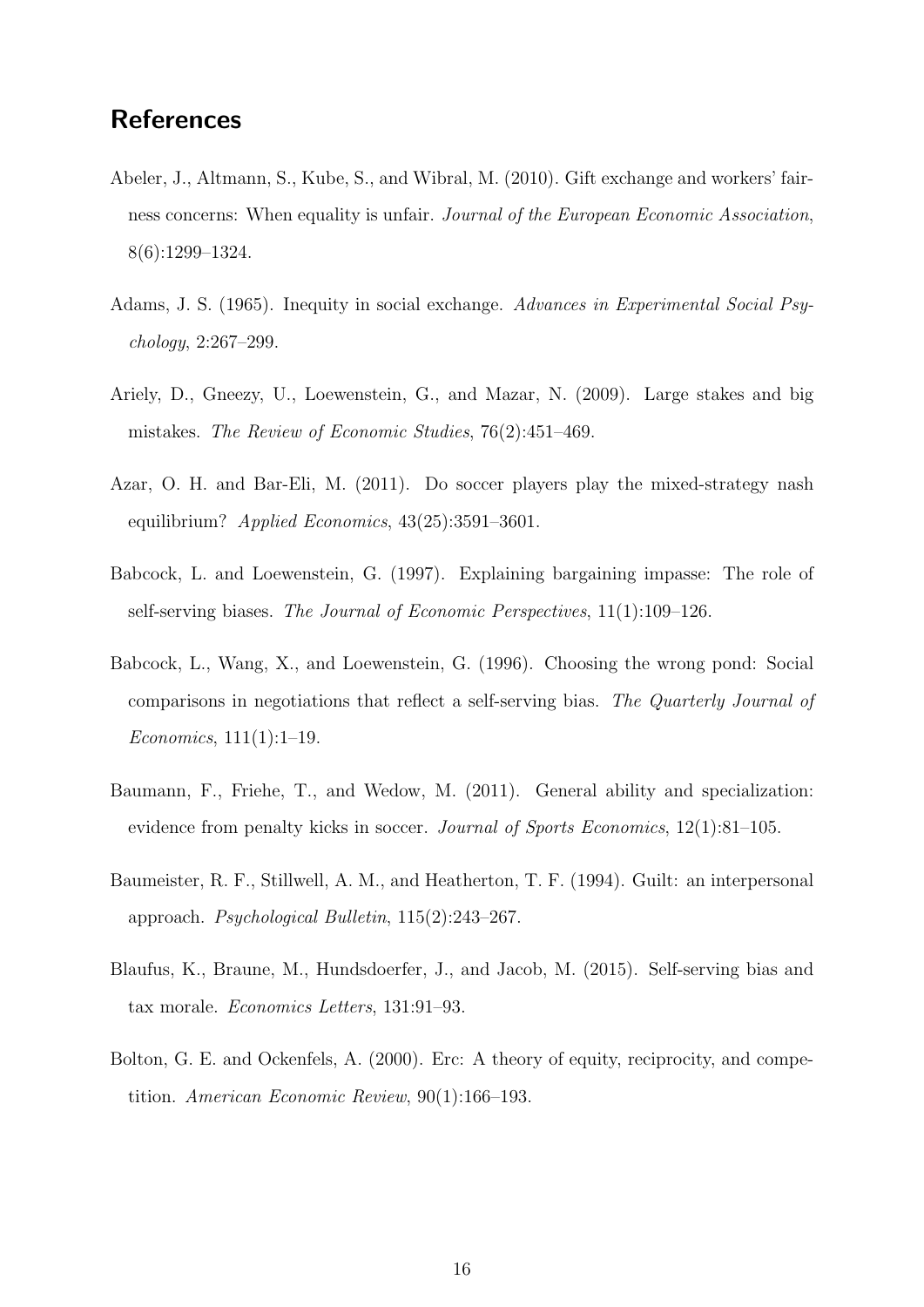- Brockner, J., Greenberg, J., Brockner, A., Bortz, J., Davy, J., and Carter, C. (1986). Layoffs, equity theory, and work performance: Further evidence of the impact of survivor guilt. Academy of Management Journal, 29(2):373–384.
- Campbell, W. K. and Krusemark, E. A. (2007). Self-serving bias. In Baumeister, R. F. and Vohs, K. D., editors, Encyclopedia of Social Psychology, pages 846–847. SAGE Publications Ltd.
- Chiappori, P., Levitt, S., and Groseclose, T. (2002). Testing mixed-strategy equilibria when players are heterogeneous: The case of penalty kicks in soccer. American Economic Review, 92(4):1138–1151.
- Deffains, B., Espinosa, R., and Thöni, C. (2016). Political self-serving bias and redistribution. Journal of Public Economics, 134:67–74.
- Dohmen, T. (2008a). Do professionals choke under pressure? Journal of Economic Behavior & Organization,  $65(3-4):636-653$ .
- Dohmen, T. and Sauermann, J. (2016). Referee bias. *Journal of Economic Surveys*, 30(4):679–695.
- Dohmen, T. and Sonnabend, H. (2016). Further field evidence for minimax play. Journal of Sports Economics (-online first-).
- Dohmen, T. J. (2008b). The influence of social forces: Evidence from the behavior of football referees. *Economic inquiry*,  $46(3):411-424$ .
- Fédération Internationale de Football Association (FIFA) (2017). Laws of the Game  $2017/18$ . Zurich, Switzerland: Fédération Internationale de Football Association, Zurich, Switzerland.
- Fehr, E. and Schmidt, K. M. (1999). A theory of fairness, competition, and cooperation. The Quarterly Journal of Economics, 114(3):817–868.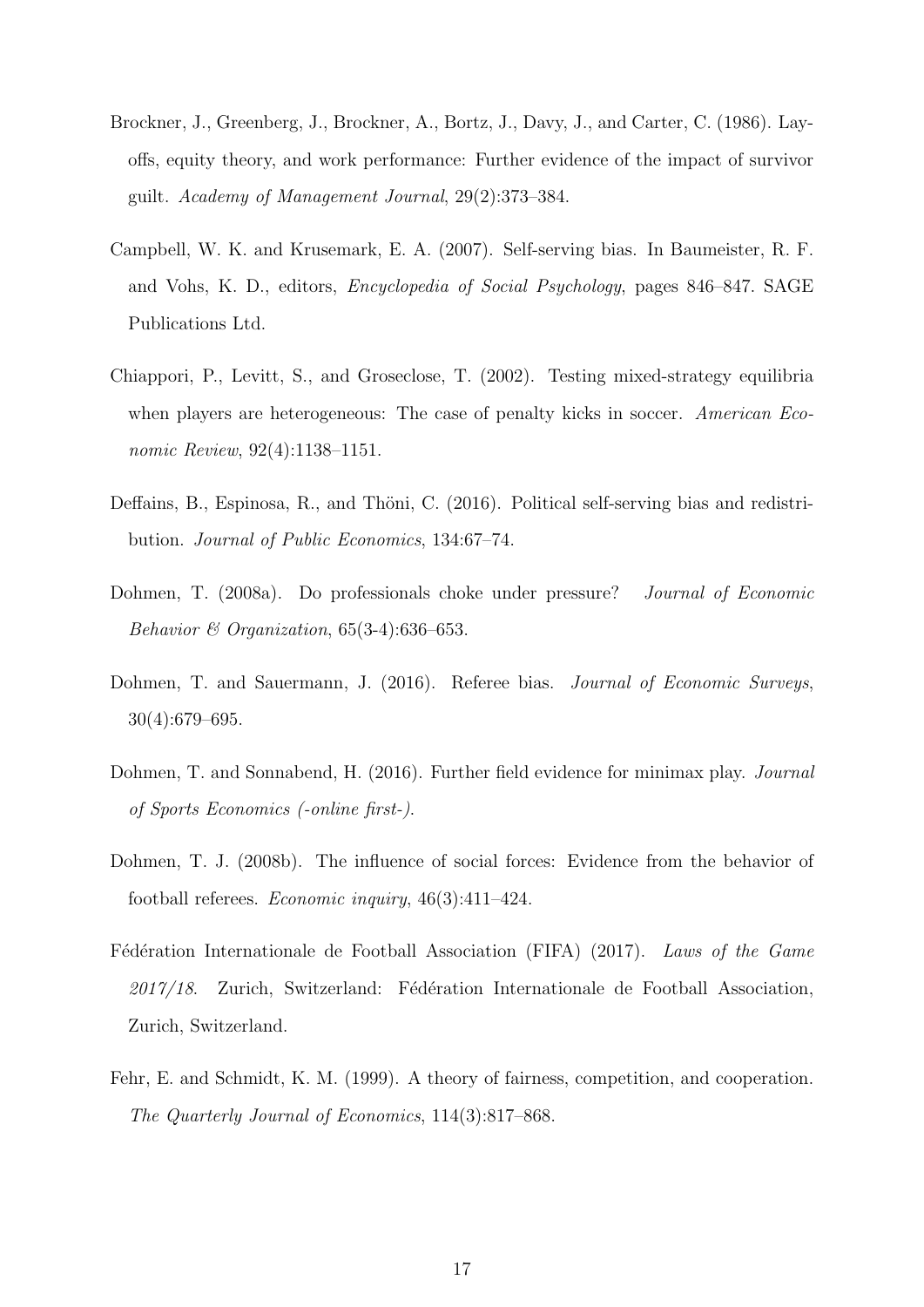- Gächter, S. and Thöni, C. (2010). Social comparison and performance: Experimental evidence on the fair wage–effort hypothesis. Journal of Economic Behavior & Organization, 76(3):531–543.
- Georganas, S., Tonin, M., and Vlassopoulos, M. (2015). Peer pressure and productivity: The role of observing and being observed. Journal of Economic Behavior & Organization, 117:223–232.
- Gould, E. D. and Kaplan, T. R. (2011). Learning unethical practices from a co-worker: the peer effect of jose canseco. Labour Economics, 18(3):338–348.
- Hart, S. (2005). An interview with robert aumann. Macroeconomic Dynamics, 9(5):683– 740.
- Heider, F. (1958). The Psychology of Interpersonal Relations. Psychology Press.
- Jordet, G., Hartman, E., and Jelle Vuijk, P. (2012). Team history and choking under pressure in major soccer penalty shootouts. British Journal of Psychology, 103(2):268– 283.
- Jordet, G., Hartman, E., Visscher, C., and Lemmink, K. A. (2007). Kicks from the penalty mark in soccer: The roles of stress, skill, and fatigue for kick outcomes. Journal of Sports Sciences, 25(2):121–129.
- Kahn, L. M. (2000). The sports business as a labor market laboratory. The Journal of Economic Perspectives, 14(3):75–94.
- Kandel, E. and Lazear, E. P. (1992). Peer pressure and partnerships. Journal of Political Economy, 100(4):801–817.
- Konow, J. (2000). Fair shares: Accountability and cognitive dissonance in allocation decisions. The American Economic Review, 90(4):1072–1091.
- Kriss, P. H., Loewenstein, G., Wang, X., and Weber, R. A. (2011). Behind the veil of ignorance: Self-serving bias in climate change negotiations. Judgment and Decision Making, 6(7):602.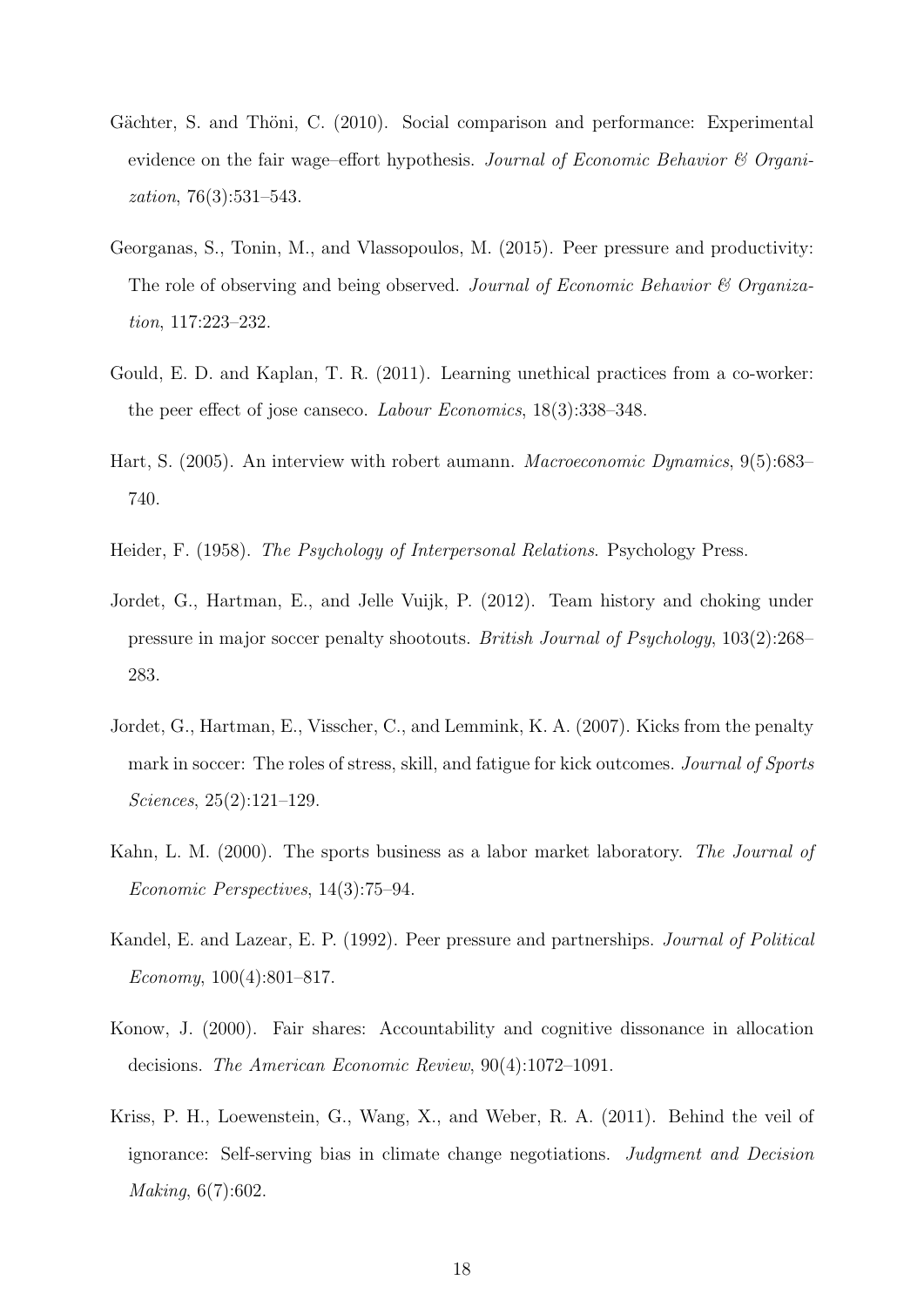- Kuss, O., Kluttig, A., and Stoll, O. (2007). The fouled player should not take the penalty himself: An empirical investigation of an old german football myth. *Journal of Sports* Sciences, 25(9):963–967.
- Levitt, S. D. and List, J. A. (2007). What do laboratory experiments measuring social preferences reveal about the real world? The Journal of Economic Perspectives, 21(2):153–174.
- Levitt, S. D. and List, J. A. (2009). Field experiments in economics: The past, the present, and the future. European Economic Review, 53(1):1–18.
- Lewis, M., Haviland-Jones, J. M., and Barrett, L. F. (2010). *Handbook of Emotions*. Guilford Press.
- Lindquist, G. S. (2010). Tournaments and unfair treatment. The Journal of Socio-Economics, 39(6):670–682.
- Mezulis, A. H., Abramson, L. Y., Hyde, J. S., and Hankin, B. L. (2004). Is there a universal positivity bias in attributions? a meta-analytic review of individual, developmental, and cultural differences in the self-serving attributional bias. Psychological Bulletin, 130(5):711.
- Navarro, M., Miyamoto, N., van der Kamp, J., Morya, E., Ranvaud, R., and Savelsbergh, G. J. (2012). The effects of high pressure on the point of no return in simulated penalty kicks. Journal of Sport and Exercise Psychology, 34(1):83–101.
- Onwezen, M. C. and van der Weele, C. N. (2016). When indifference is ambivalence: Strategic ignorance about meat consumption. Food Quality and Preference, 52:96–105.
- Palacios-Huerta, I. (2003). Professionals play minimax. Review of Economic Studies, 70(2):395–415.
- Peters, S. L., van den Bos, K., and Karremans, J. C. (2008). On the psychology of the advantaged: How people react to being overpaid. Social Justice Research, 21(2):179– 191.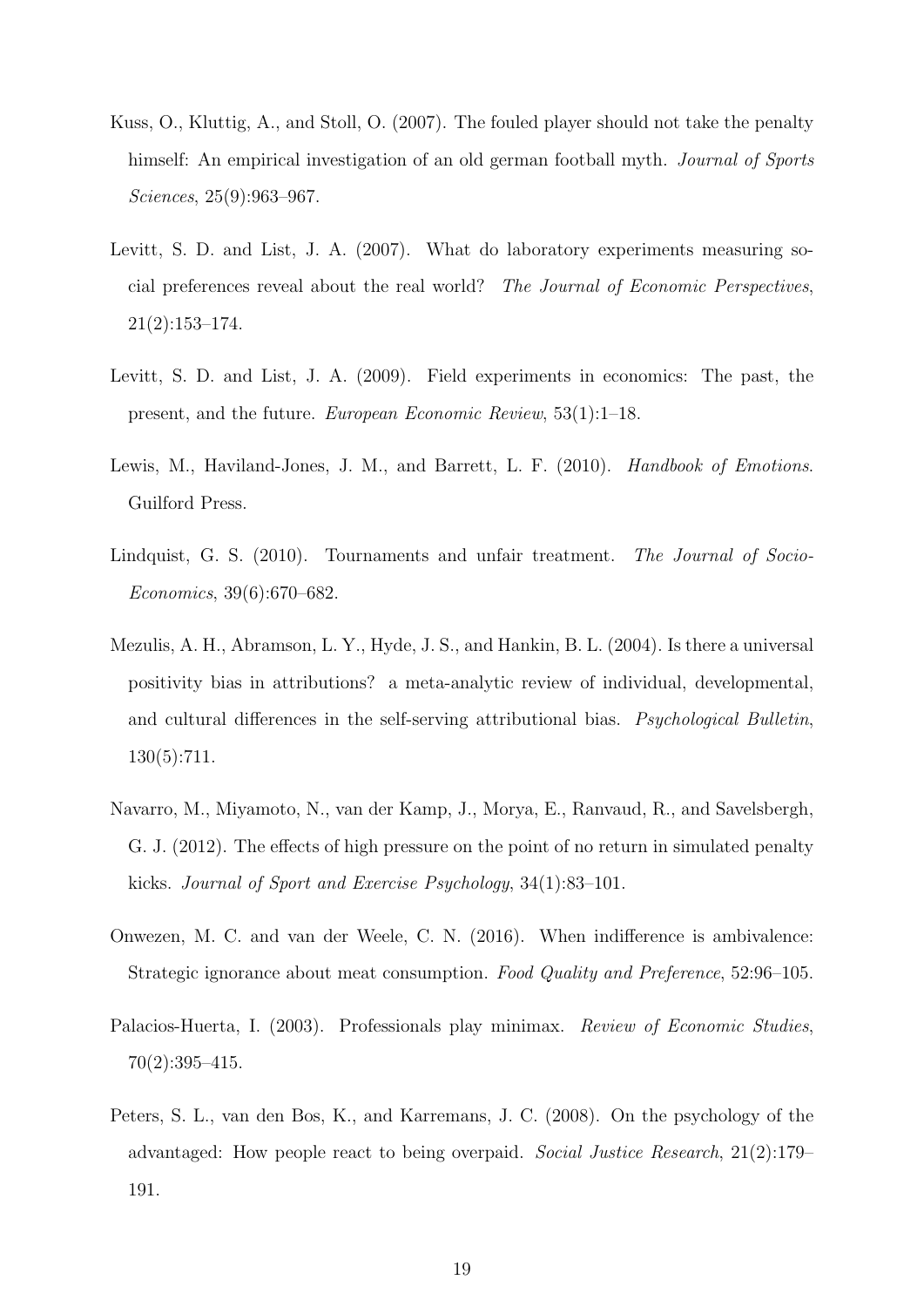- Savage, D. A. and Torgler, B. (2012). Nerves of steel? stress, work performance and elite athletes. Applied Economics, 44(19):2423–2435.
- Scoppa, V. (2008). Are subjective evaluations biased by social factors or connections? an econometric analysis of soccer referee decisions. Empirical Economics, 35(1):123–140.
- Sweeney, P. D. (1990). Distributive justice and pay satisfaction: A field test of an equity theory prediction. Journal of Business and Psychology, 4(3):329–341.
- Thunström, L., Nordström, J., Shogren, J. F., Ehmke, M., and van't Veld, K. (2016). Strategic self-ignorance. Journal of Risk and Uncertainty, 52(2):117–136.
- Weigelt, M., Memmert, D., and Schack, T. (2012). Kick it like ballack: The effects of goalkeeping gestures on goal-side selection in experienced soccer players and soccer novices. Journal of Cognitive Psychology, 24(8):942–956.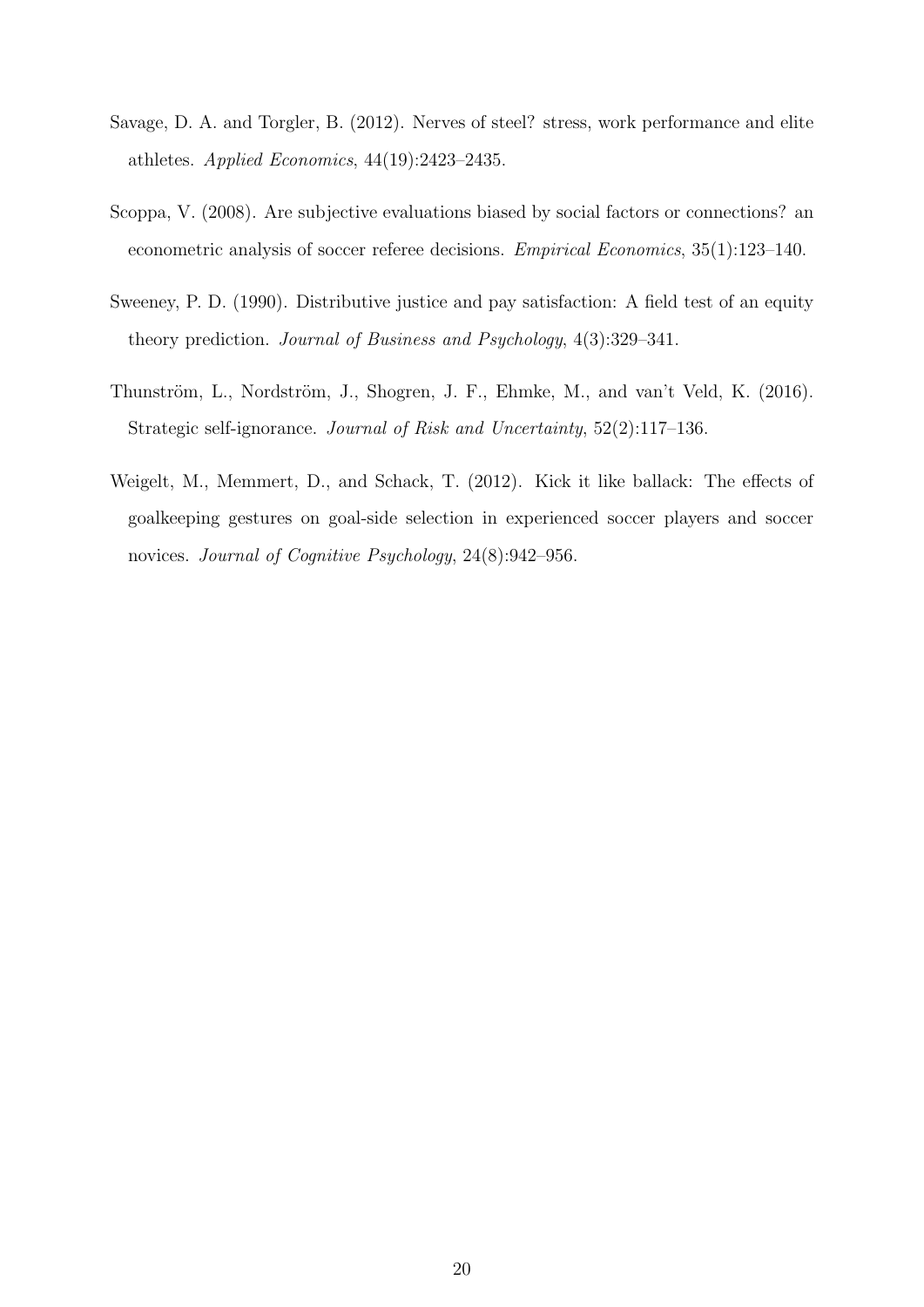## A. Appendix: Figures



Figure A.1: Percentage of successful penalty kicks by season.

Notes: Sample of penalty kicks in German Bundesliga, seasons 1993/1994 through  $2003/2004. N = 857$